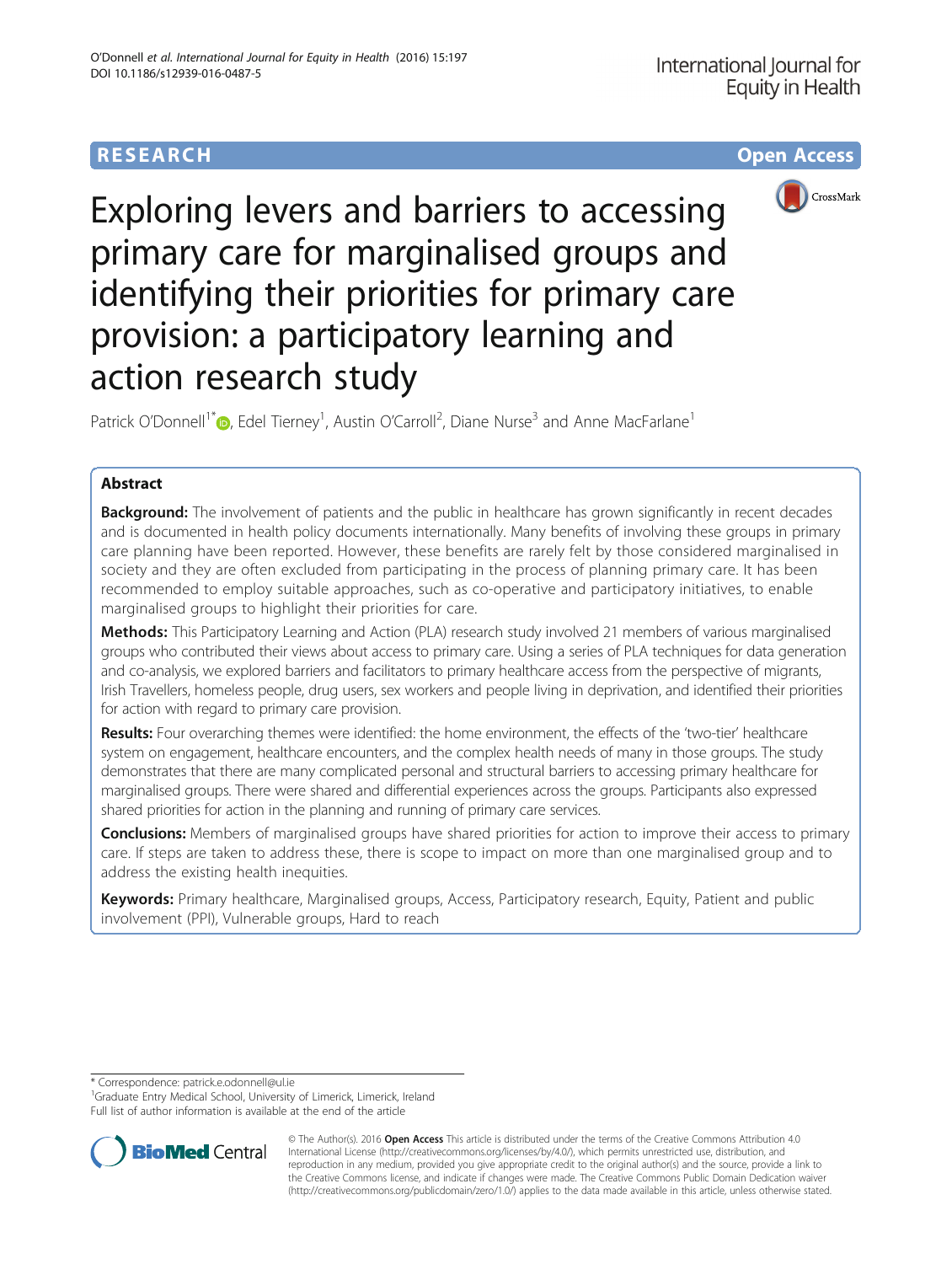## Background

The concept of involving patients and the public in healthcare planning has gained acceptance in recent decades and is enshrined in health policy across a range of international settings [\[1](#page-14-0)–[7\]](#page-14-0). The Alma-Ata Declaration of 1978 stated that 'people have the right and duty to participate individually and collectively in the planning and implementation of their health care', and that effective primary healthcare 'requires and promotes maximum community and individual self-reliance and participation in the planning, organization, operation and control of primary health care' [\[8](#page-14-0)]. This concept of participation continues to capture the attention of health policymakers and planners across both low- and high-income countries today [[9](#page-14-0)–[11\]](#page-14-0) and the 'co-production of health' and the fostering of 'equal and reciprocal' interactions are now seen to be core attributes of health service design [\[12](#page-14-0)].

Many benefits of patient and community participation in healthcare planning have been reported, including the improved provision and uptake of initiatives to address health inequalities, the increased acceptance and effectiveness of healthcare services and closer attention to community priorities, and there is also evidence that participatory processes can increase community cohesion and leadership [[13](#page-14-0)–[18\]](#page-14-0). These benefits, however, are not experienced by all, and access to the processes of participation is difficult for many members of society deemed to be 'marginalised'.

Marginalised groups have been defined as 'populations outside of "mainstream society"' [\[19](#page-14-0)] and 'highly vulnerable populations that are systemically excluded from national or international policy making forums' [\[20](#page-14-0)]. Groups commonly described as such include the homeless, drug users, sex workers, refugees, and ethnic minorities such as Roma and Irish Travellers<sup>1</sup>. Many of these groups experience severe health inequities and face significant barriers to accessing high-quality healthcare [[21](#page-14-0)–[24](#page-14-0)]. Consequently, members of these groups often have poorer health status than the general population and inadequate primary care coverage [\[23](#page-14-0), [25](#page-14-0)–[29](#page-14-0)]. This situation resonates with Tudor Hart's inverse care law [[30\]](#page-14-0) - those most in need of attention by health services are often the least likely to receive that care.

There are many barriers to accessing care for marginalised groups. These include issues relating to the way the health system functions for migrants, homeless people, drug users and people living in poverty [\[31](#page-14-0)–[36](#page-14-0)]. Patient factors such as mistrust of services and feeling unwanted have been reported for homeless people, Travellers, drug users and migrants [\[22](#page-14-0), [37](#page-14-0)–[41\]](#page-14-0). Other barriers seen for particular groups include legal issues for migrants and drug users [[22, 42](#page-14-0), [43\]](#page-14-0), language barriers for migrants and sex workers [\[43](#page-14-0)–[46\]](#page-15-0), competing priorities for attention in the lives of homeless people [\[47\]](#page-15-0), and accommodation issues for those living in deprivation, the homeless, Travellers, drug users and sex workers [[38](#page-14-0), [41](#page-14-0), [48](#page-15-0)–[52](#page-15-0)]. It is often noted that these barriers do not occur in isolation and that they make patients less likely to reengage with the health services. This aligns with the concept of 'candidacy' and the ever-fluctuating relationship between the patient and the health service [\[53](#page-15-0)]. Primary care can thus help reduce inequities by acting as a familiar entry point to the wider health system. For this to happen, primary care services that are easy to engage with and acceptable to people from a variety of backgrounds are required [\[21\]](#page-14-0). It is rare, however, for these groups to be invited to participate in the planning of primary health services.

Therefore, suitable approaches for engaging with marginalised groups in a constructive way need to be utilised to enable them to highlight their priorities for care. Richard et al. [\[54](#page-15-0)] suggested developing cooperative and participatory initiatives to achieve these goals. In this research we sought to do just that - using participatory methods to include the views of a variety marginalised patients on the factors influencing their access to health services. This will then inform the development of more patient centred primary care services that are tailored to their needs.

The overall aim of this participatory study was to involve members of marginalised groups in the development of local primary care services in Ireland by incorporating their views about priority areas for action. This paper reports on the levers and barriers to accessing primary care among a heterogeneous population of marginalised groups, examining a number of shared and differential experiences of accessing primary care and identified priorities for action with regard to that primary care provision.

## **Methods**

## Study setting

This research was conducted under the auspices of the Partnership for Health Equity (PHE) in Limerick city just as a new Primary Care Team was being established in a socially deprived area of the city (See Table [1](#page-2-0)).

In keeping with the aims of the national Primary Care Strategy which emphasised community participation in Primary Care Teams [\[4\]](#page-14-0), and the ethos of the PHE, the health service planners who were PHE members wanted input from marginalised groups on the development of this PCT to identify priorities for action by the team.

The rationale for the work was two-fold. First it was based on our knowledge that marginalised groups are excluded from participatory processes of designing healthcare services despite this being enshrined in health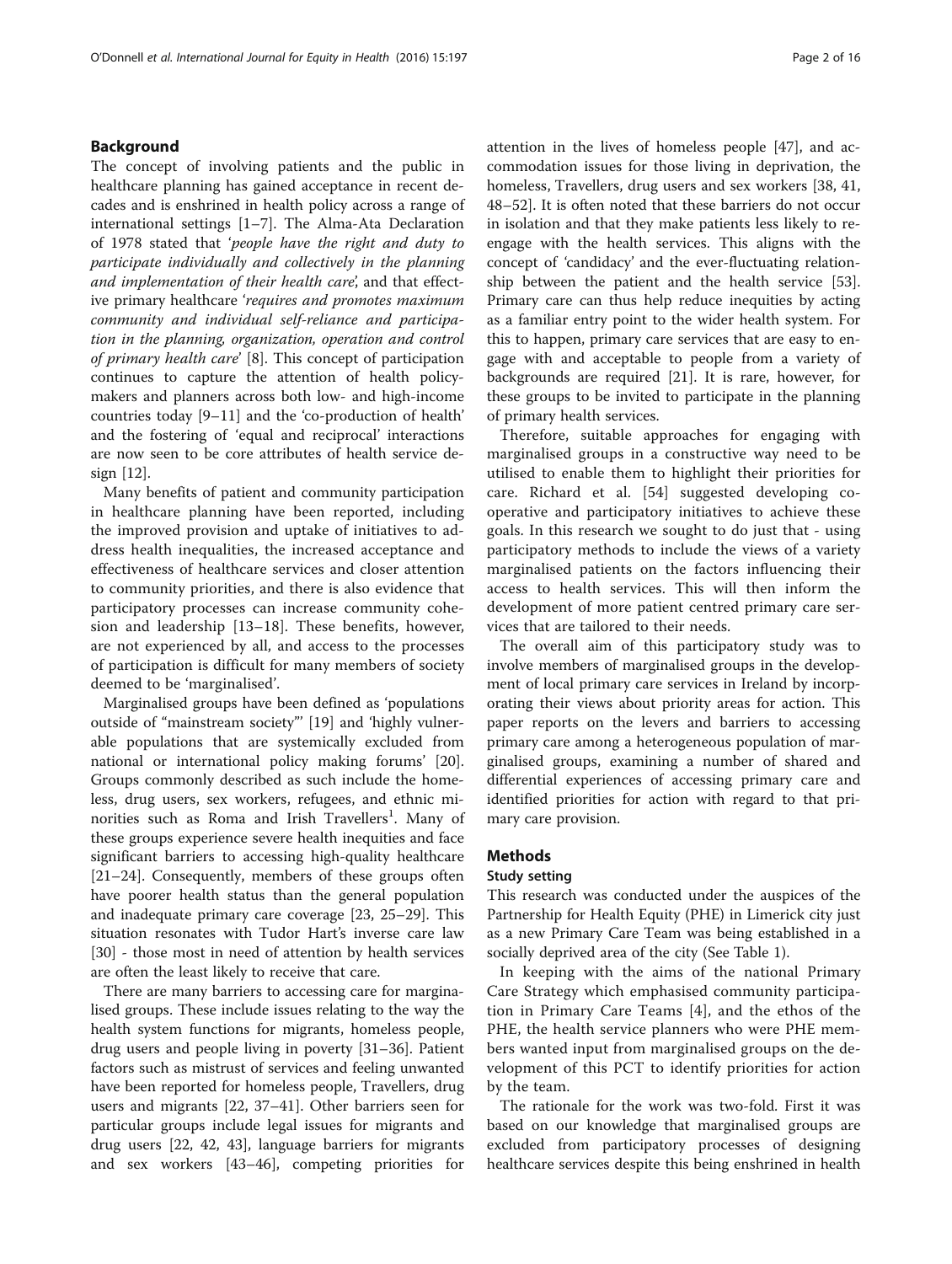#### <span id="page-2-0"></span>Table 1 Study setting

The Partnership for Health Equity (PHE) is an innovative collaboration which engages medical educators, researchers, clinicians and health service planners from across Ireland in collaboration to work on projects seeking to improve healthcare for marginalised groups. The current partners are the University of Limerick Graduate Entry Medical School, the North Dublin City General Practice Training programme and the Health Service Executive (HSE) Social Inclusion Division. The aim of the partnership is to improve healthcare for marginalised groups by conducting relevant research, by educating future healthcare professionals and by directly providing primary care to marginalised groups. A key feature of the PHE is that research is planned with all partners and research findings are used to inform the development of services, with a focus on priorities for action by the HSE – thereby making real differences in the day-to-day healthcare experiences of patients from marginalised groups across the country.

Limerick City was recognised as the most deprived local authority area in the country in 2014, with 28% unemployment and above average rates for all major causes of mortality (cardiovascular and respiratory disease, cancer, injury) [\[85\]](#page-15-0). Groups identified as 'marginalised' by the PHE in this setting included migrants, homeless, Irish Travellers, young mothers living in deprived areas, sex workers and drug users.

The Primary Care Team of interest was being established by the HSE and local general practitioners (GPs) in a one of the most deprived areas in the city, with a number of homeless hostels and a high migrant population. The PCT was to consist primarily of a physiotherapist, an occupational therapist, public health nurse (PHN), GPs and allied health professionals.

policy (described earlier). Second, there was anecdotal evidence that members of these groups had many barriers precluding them from accessing Irish primary care services despite being entitled to this free governmentprovided care 'on paper' (See Table 2).

#### Table 2 Irish primary care context

To access primary care in Ireland a patient must attend a GP and, if required, be referred to relevant members of the PCT. Patients are required to pay out of pocket to see the GP (cost up to €60 per visit) unless they have a medical card. Applications for this medical card are means tested and the onus is on the patient to find a GP to sign the application form, thereby agreeing to provide care for that patient and to add them to their patient list. This implies that accessing healthcare in the community for low income patients is dependent mainly on a GP accepting a patient's application. Patients who have been unable to find a GP can apply to the HSE to be assigned to a GP. This medical card covers the cost of visiting the GP and most of the cost of prescription medications. Certain homeless services have access to an 'emergency medical card' which allows staff to procure medical care for clients in urgent situations. When a patient with a medical card requires investigations or consultant clinics in public hospitals, there is usually a long waiting time [\[86](#page-15-0)]. Patients who pay out of pocket or who have health insurance will often have these appointments arranged much more quickly; this is commonly known as the two-tier health system (for further details see [\[21\]](#page-14-0)). Government spending on health in Ireland, and other European countries, was reduced during the recession. As O'Donnell et al. [\[21](#page-14-0)] have reported in relation to migrant health services, in times of austerity cuts are often made to services targeted at marginalised groups. In 2010 the government in Ireland introduced a 'prescription charge' on all medications dispensed from pharmacies to patients with a medical card as a way of saving money in the health service. This levy is currently set at €2.50 per item that the pharmacist must collect on dispensing, i.e. if a patient is prescribed four separate medications for a month they must pay  $\in$ 10 ( $\in$ 2.50  $\times$  4) to the pharmacist. This is an example of an out of pocket payment that seems to disproportionately affect marginalised groups.

#### Research design

This qualitative research was conducted adhering to the interpretive paradigm, and the study design was informed by the principles of Participatory Learning and Action (PLA) research [[55](#page-15-0), [56\]](#page-15-0). This methodology came from the work of Chambers [\[57](#page-15-0)] in developing country rural settings, and has since been adapted and used urban based primary care projects [[55, 56, 58\]](#page-15-0).

PLA is founded on the principles of "democracy, equity, liberation and life-enhancement" [[59\]](#page-15-0). These PLA principles allow groups of participants with varying literacy levels to work together to record and discuss issues relevant to the research question posed [\[60\]](#page-15-0). They recognise that participants are experts on their own life experience and they are particularly useful for groups that are typically disenfranchised from involvement in research; for example, migrants and people with aphasia [[61, 62\]](#page-15-0). The participants adopt the role of co-researchers contributing to data generation and analysis. Ethical approval for this study was granted by the Irish College of General Practitioners Research Ethics Committee and the Consolidated Criteria for Reporting Qualitative Research (COREQ) guidelines were followed for reporting of the completed work [\[63\]](#page-15-0).

#### Sampling and recruitment

Following the principles of purposeful sampling [\[64](#page-15-0)], the sample was drawn from six marginalised groups: migrants, homeless people, Irish Travellers, drug users, sex workers and young mothers from deprived areas of the city. Participants from these marginalised groups were contacted through gatekeeper organisations known to them or through local HSE PCT members [\[65\]](#page-15-0). It is not known how many participants were initially contacted by the gatekeepers, and so it is not possible to identify how many of those contacted agreed to participate in this research. This was in keeping with the ethical approval granted to the research team. The gatekeepers also supported the research team by providing a meeting space familiar to participants for the conduct of the research sessions. All fieldwork took place in community and HSE venues in Limerick city. Shopping vouchers were offered to participants for their time at each research session. Participation in this research was entirely voluntary and a consent form was signed before the first research session. Assistance was given to those with poor literacy at every stage of the consent process.

#### Research team

This research was carried out by a multidisciplinary team of three members: two experienced PLA experts (AMacF, a female sociologist and academic who has a PhD; ET, a female research psychologist who has an MA) and one clinician who is experienced in working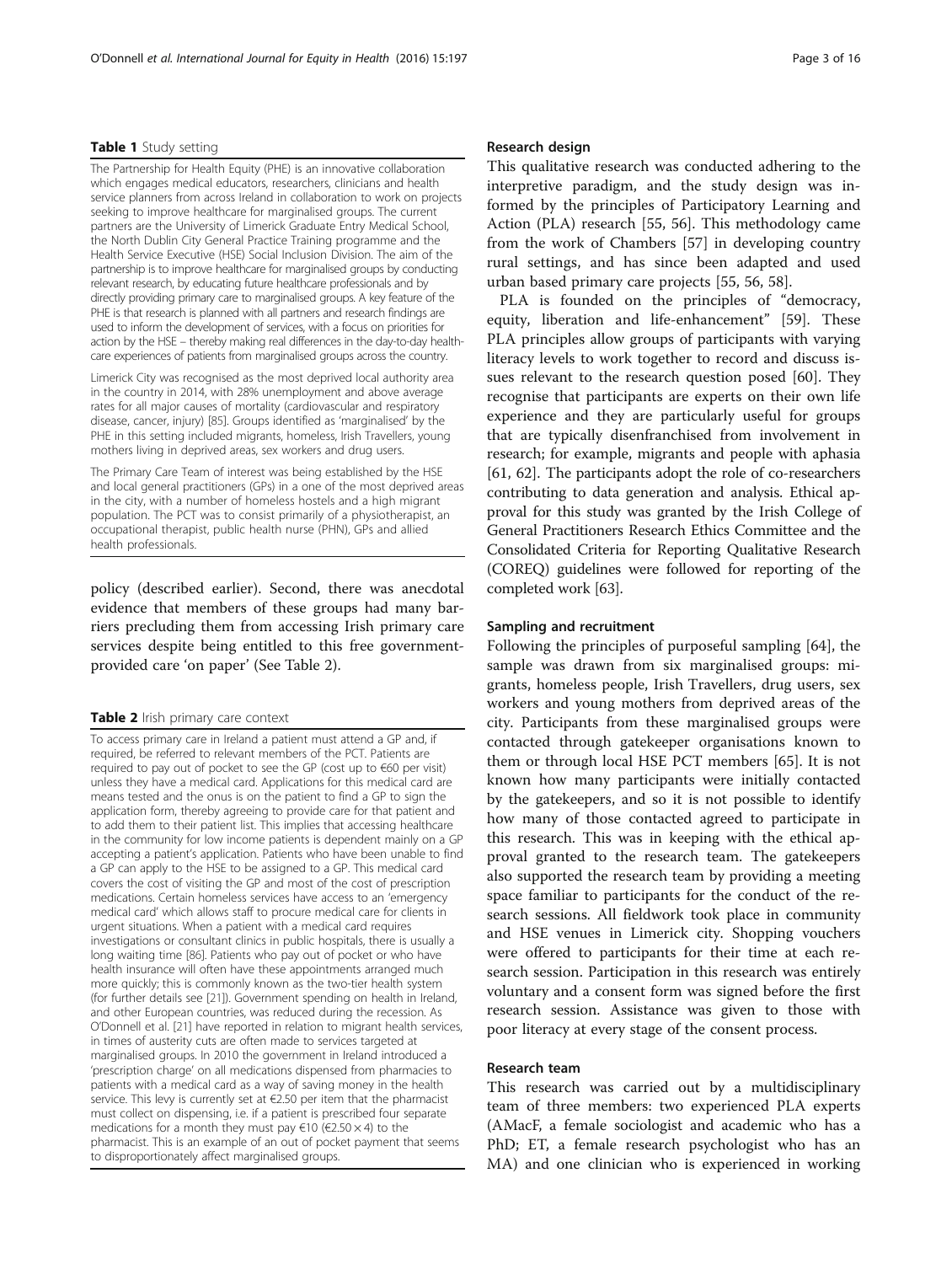with marginalised groups (POD, who is a male GP). POD was known to some participants from his clinical work, but he engaged in frequent discussion and reflection on his positionality during this research. It was made clear to participants that POD was at the research sessions in his capacity as a researcher and not as a GP. ET and POD carried out the field work with the support of three GP trainees who took notes for some research sessions. A review of the research question took place with gatekeepers, and piloting of the research question and methods took place with a group of GP trainees prior to starting the formal research. The research team had regular meetings throughout the project to discuss planning issues, engagement with gatekeepers, data analysis and reporting. Updates on the research were provided to the PHE on a regular basis and findings were presented to key stakeholders in the HSE.

## Data co-generation and co-analysis

The fieldwork for this study took place from July 2014 to August 2015. Data were generated by conducting focus groups [[66](#page-15-0)] with four of the six marginalised groups: migrants, homeless people, Travellers, and young mothers living in areas of deprivation. Gatekeepers then advised the research team that individual interviews would be more appropriate for more vulnerable participants from the remaining two groups: sex workers and drug users. This necessitated further discussion with the research ethics committee, and approval for this modification was subsequently granted.

Three PLA techniques were used for the focus groups; these were flexible brainstorming (used in focus group 1), a card sort and direct ranking (both used in focus group 2). A detailed summary of the methods used to facilitate this approach is given elsewhere [\[62](#page-15-0), [67](#page-15-0)]; Table 3 provides a summary of each technique as it was used in this study.

These techniques for generating and analysing data are highly interactive and visual. Participants can record key thoughts on the PLA charts using a variety of materials and these methods are suitable for participants with low

## Table 3 PLA techniques

| Flexible brainstorming | Fast and creative approach using<br>materials, images and objects to<br>generate information and ideas<br>about accessing primary care                          |
|------------------------|-----------------------------------------------------------------------------------------------------------------------------------------------------------------|
| Card sort              | An exercise in organising and thematically<br>arranging ideas generated in the<br>flexible brainstorming                                                        |
| Direct ranking         | A democratic and transparent process<br>where each stakeholder/participant<br>indicated their priorities or preferences<br>for improving primary care provision |

literacy levels. Researchers work in collaboration with research participants throughout (see Fig. [1\)](#page-4-0).

The PLA interviews with sex workers and drug users  $(n = 6)$  used the same methodological approach, but PLA charts were not used. Additional file [1](#page-13-0) contains the topic guides for the focus groups and interviews. All research sessions were digitally recorded and field notes and debriefing documents were prepared after each session.

## Thematic analysis

A professional transcription service was employed to produce transcripts of all recordings from the fieldwork. All transcripts and PLA charts were then thematically analysed for overarching themes relating to possible levers and barriers to accessing primary healthcare [[68](#page-15-0)]. Steps for thematic analysis described by Braun and Clarke were broadly followed [[69\]](#page-15-0) – including hosting data analysis sessions where all transcripts and PLA charts were displayed allowing immersion in the data, combing the data for themes, then reviewing and refining these themes and using white boards to display their development. Data from the first four marginalised groups were analysed initially and then data from interviews with participants from the two remaining groups were mapped on to these themes to provide a more complete and nuanced description of emergent themes within the data [[69](#page-15-0)]. This reflects the iterative nature of qualitative data analysis: the interview data were used to confirm and validate themes (or not) developed from the focus groups. Taken together this augmented our understanding of the experiences of accessing primary care across a range of marginalised groups. An audit trail of all theme and subtheme arrangements was maintained so that the steps in the analysis were available for scrutiny [[70](#page-15-0), [71\]](#page-15-0).

#### Trustworthiness

An opportunity for all participants to review their contributions as a member checking exercise was offered [[72\]](#page-15-0). For three of the four groups, this took place as a separate meeting where the PLA charts and summary documents were presented to them. None of the interviewees wished to avail of the chance to review their transcripts. There the original PLA charts and a summary document were presented back to the participants. Any modifications or suggestions for changes to the reports were noted by the researchers and consensus was reached by participants on the findings. Recommendations made by the participants at these member checking meetings were incorporated into the data taken for further thematic analysis by the researchers. It is notable that the participants were encouraged to seek 'shadowed data' in the form of the opinions of their friends and families on the issues being discussed, and to bring these ideas back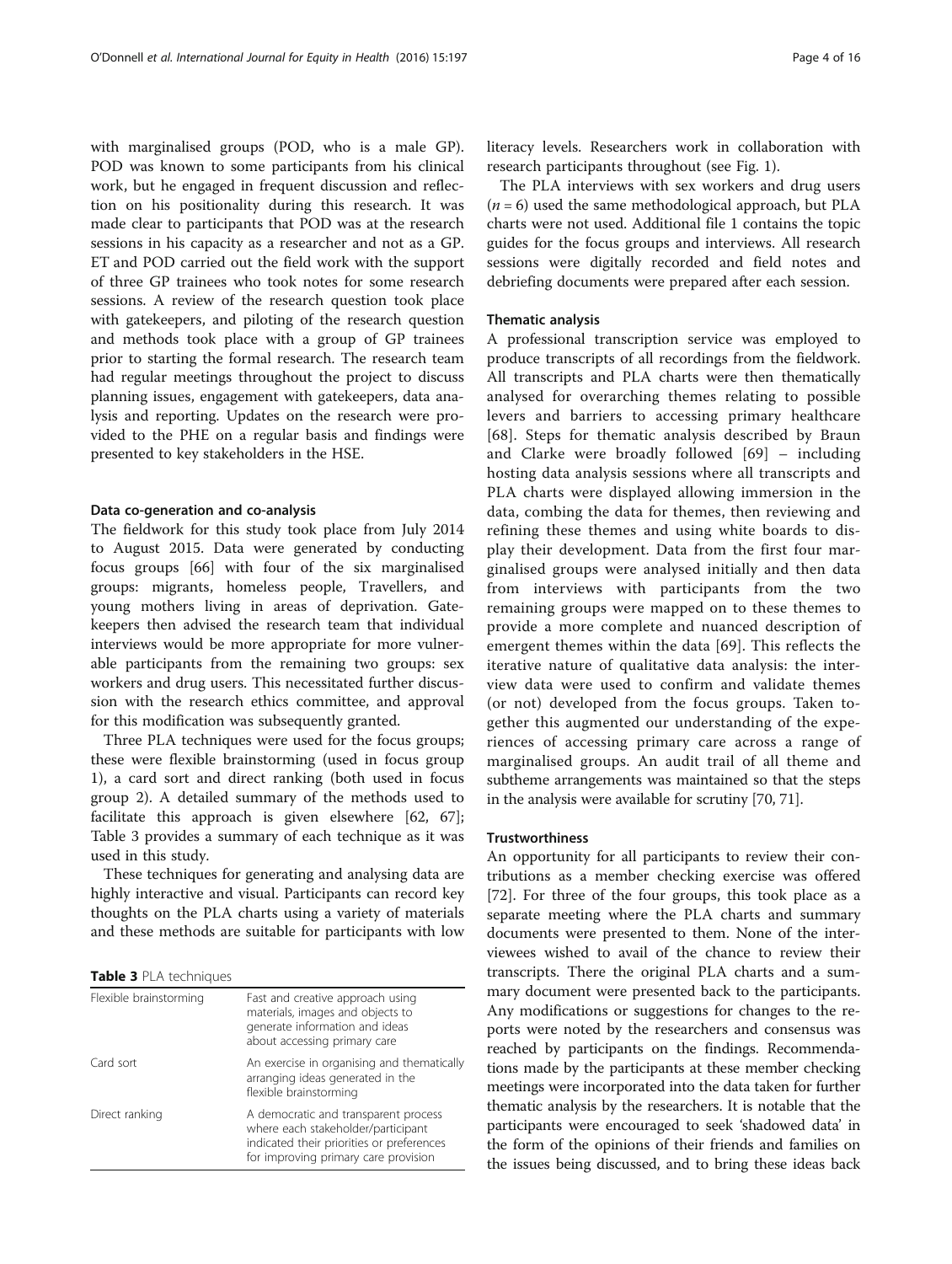<span id="page-4-0"></span>

to the research sessions [\[73\]](#page-15-0). The core research team met regularly to discuss the work, with research notes, transcripts and reflective debriefing notes being circulated and discussed. Designated research data analysis sessions took place to discuss emerging findings across the six marginalised groups.

## Results

A total of 21 participants were recruited across the six marginalised groups involved. Twelve focus group sessions and six interviews were conducted. Participants ranged in age from 19 to 51 years, with an average age of 31 years. Fifteen participants were female and the remaining six were male. Table 4 describes the

|  |  | Table 4 Overview of marginalised group participants |
|--|--|-----------------------------------------------------|
|--|--|-----------------------------------------------------|

| Participant group Number of PLA session type | participants   |                           | No. of participants<br>who attended more<br>than one PLA session |
|----------------------------------------------|----------------|---------------------------|------------------------------------------------------------------|
| Migrants                                     | 3              | $3 \times$ focus groups 2 |                                                                  |
| Homeless people                              | 6              | $3 \times$ focus groups 2 |                                                                  |
| Traveller health<br>advocates                | $\mathfrak{D}$ | $3 \times$ focus groups 2 |                                                                  |
| Drug users                                   | 3              | $1 \times$ interview      | n/a                                                              |
| Sex workers                                  | 3              | $1 \times$ interview      | n/a                                                              |
| Young mothers                                | 4              | $3 \times$ focus groups   | -4                                                               |
| Gender: Female                               | 15             |                           |                                                                  |
| Male                                         | 6              |                           |                                                                  |
| Age average                                  | 31 years       |                           |                                                                  |
| Range                                        | 19-51 years    |                           |                                                                  |

breakdown of these participants by marginalised group as well as the method of data collection used. The average length of the focus group sessions was 73 min (ranging from 40 to 117 min) and the average length of the semi-structured interviews was 23 min (ranging from 12 to 34 min).

Four major themes emerged from the focus groups and interviews: the home environment, the two-tier healthcare system, healthcare encounters and complex health needs (see Fig. [2](#page-5-0)).

These themes are described below, with an emphasis on shared and differential experiences across the groups of access to primary care and their identified priorities for improving primary care provision. Quotes are drawn from two sources: PLA session transcripts (T) or data recorded in written form on PLA charts (C).

## Home

Home was identified as a major theme for three of the marginalised groups included in the research – homeless people, sex workers and Travellers. Data in this theme included references to the accommodation and the general living conditions of the participants, as well as the atmosphere and supports offered to residents of these places including help to access primary healthcare. For some, particularly the homeless and sex worker groups, their accommodation in a homeless hostel often provided them with a positive and nurturing environment.

For the participants living at the homeless hostel, this was primarily a positive experience; they explained that they paid rent which covered meals and single room accommodation, but they also gained access to key worker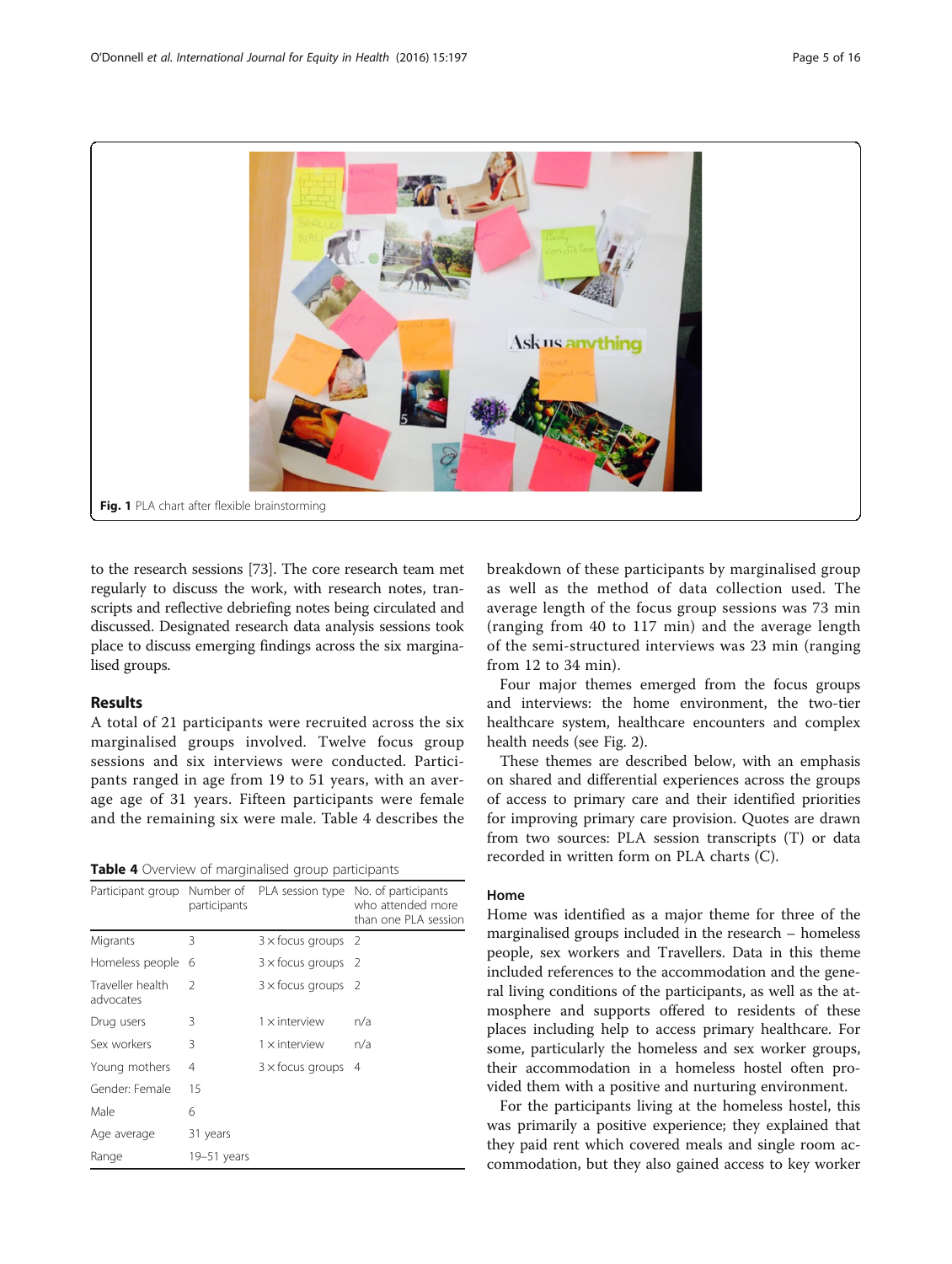<span id="page-5-0"></span>

support and a relatively stable environment. This often allowed the residents to begin reengaging with health services. Hostel staff also worked to find pathways to stable accommodation for the residents.

# 'I found freedom when I came in here anyway. And then you know that they [staff] are trying to help you like, you know it is very positive.' Homeless participant 1 (T)

Residents also provided major support to each other, with one resident describing the environment as 'one big family here' [Homeless participant 1 (C)]. Many were struggling with addiction and mental illness and they found that peer support with practical issues was invaluable. These issues included making and attending appointments, obtaining medications from pharmacy and even taking prescribed medications regularly.

In stark contrast, the Traveller participants explained feeling that their accommodation on halting sites had a negative effect on the health of inhabitants. They described health problems they felt were due to dampness, poor sanitation and infestations. There was a sense of frustration with the municipal authorities around lack of progress in addressing these issues. Many of the sites were surrounded by high walls; as one participant explained:

'You're locked in. It's like prison … And if you wanna know, people are suffering seriously with their mental health over it, because depression … no self-confidence, not being able to speak out, because they think they can't be heard … We had protests and signs up on the wall, [we have] called the Berlin Wall … It's very wrong.' Traveller participant 1 (T)

As a result, Traveller participants described a feeling of being cut off from the local community and the services available, and they questioned whether the authorities were purposely hiding them from the rest of society on these halting sites. They noted that the mental health of residents suffered and stigma was increased due to these living conditions.

In identifying priorities for action, stable accommodation of a certain standard was the key priority for the Traveller participants; they felt that this needed to be addressed before any other health challenges could be looked at. The homeless participants and sex workers also felt the stability they experienced by having reliable accommodation was a priority for them.

## 'Two-tier' healthcare system

This theme was concerned with the difficulties created by the structure of the primary care system itself and the confusion around entitlements that can act as a barrier to care. The nature of the 'opt-in' system for publicly funded healthcare leaves many marginalised groups at a disadvantage. The obstacles described are perceived to act as a disincentive against engagement by these groups with needs.

Participants across all six groups explained that often the structure of primary care services made it difficult to engage with and access them. One man summarised his thoughts on accessing the public health system by saying: 'I think [accessing] healthcare should be as easy as making a cup of tea!! But it's not' [Homeless participant 4 (C)]. Another participant wrote 'Access to the information (chaos!)' [Migrant participant 1 (C)] when describing the difficulty they had finding relevant information on appropriate services and entitlements. Across the groups there was resentment of the level of access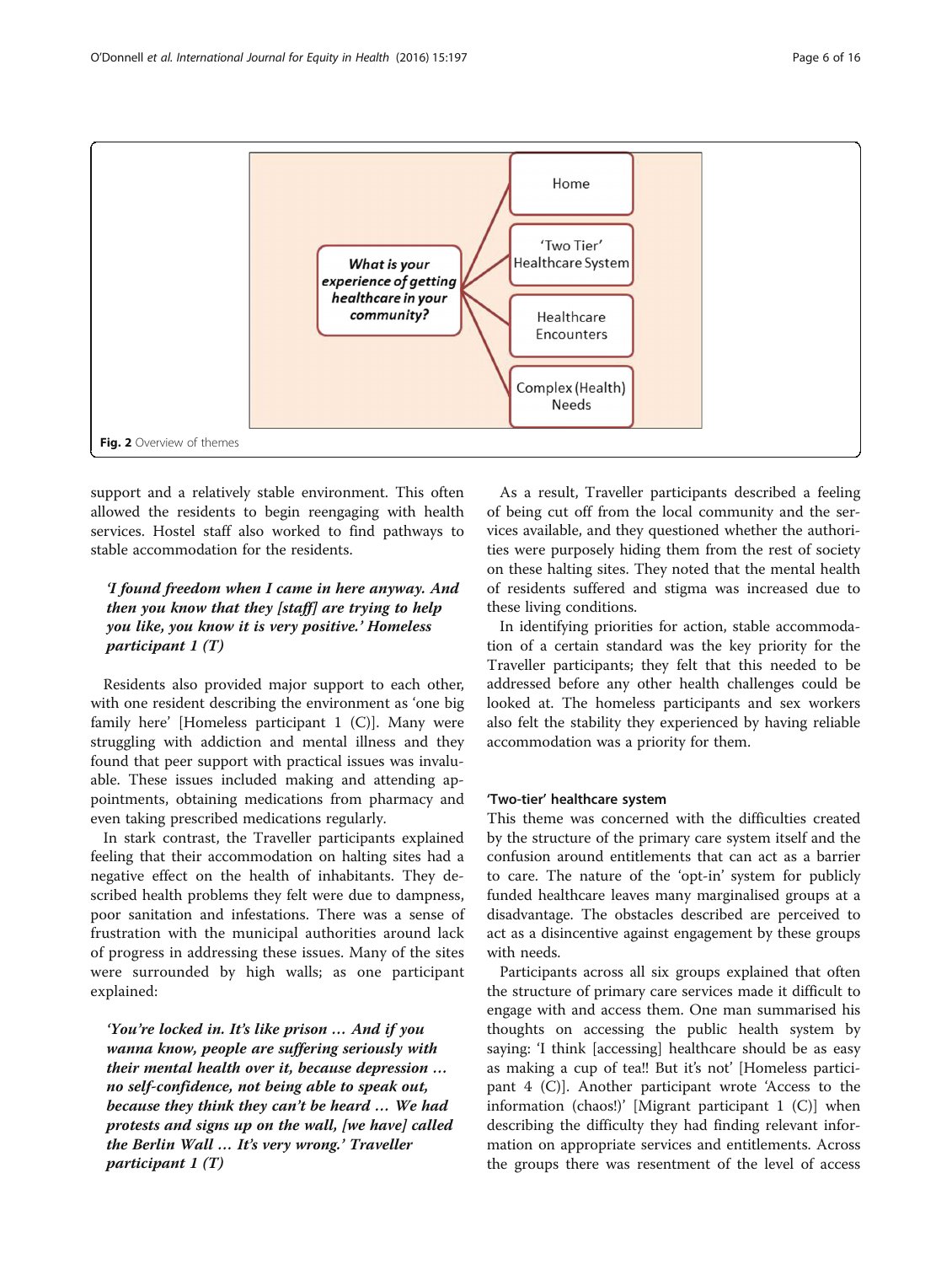and quality of care on offer to patients who could afford private care:

## 'The wealthy get more, [and] get better time from the doctors than people who haven't got the money for it.' Homeless participant  $1(T)$

Another participant commented that for easy access to healthcare; 'it's all about the money! [you pay]' [Young mother 2 (C)], and that 'doctors should treat everybody equally' [Young mother 2 (C)] whether they were private patients or not.

Difficulty in accessing primary healthcare as a public patient was also discussed by participants; finding a GP to accept them for care was an aspect of the system that posed particular problems for the homeless and drug using groups. Participants perceived this as discrimination. One participant described his attempt to enrol at a GP clinic:

'They told me come out [to the clinic], they told me they had space, they told they'd take me on. I went out there, the doctor had a look [at me], said something to the secretary, he went away, the secretary called me, "he's just after letting me know there he's full" [and will not accept you as a patient]. Now I found that with a few [doctors], just not him, that when they saw me … that they didn't want to know [take me on].' Drug using participant  $1(T)$ 

As described in Table [2](#page-2-0) of the methods section, to apply for access to the primary care system in Ireland you must complete specific forms and submit documentation. This process was noted to be difficult for many participants across the homeless, drug user and sex worker groups and they often did not complete the process of applying, often leaving them without access to healthcare in the community. One participant explained what this situation meant for her:

'I have no medical card … because it went out of date being inside [prison] and I just didn't get renewed … I need it like; I need to get my teeth fixed and keep an eye on the fucking Hep C, and … when I do come off the stuff [heroin] myself ... it won't be too bad after that.' Sex working participant 1 (T)

Participants across four of the groups (sex workers, drug users, homeless and young mothers) felt the prescription levy on medication prescribed by the GP was a big problem. One homeless participant called the charge a 'ransom' [Homeless participant 1 (C)], and another

explained: 'I really think the  $E2.50$  prescription charge is a real threat to life, I have watched people choose which meds [medications] to take home' [Homeless participant 4 (C)]. Others revealed that they had not commenced contraception and treatment for infections as they could not pay this charge. Many marginalised patients found this cost forced them to choose between medications and other important expenses:

'People … they're getting their dole [weekly welfare payment] ... and [out of that money] you're getting your shopping, you're paying your electricity bills and then, and if they're on a lot of medications [this levy is] costing fifteen euro. Like their electricity or their life [medications], do you know what I mean? ... they might say oh I'll get my medication during next week and I'll get my electricity now. But they're putting their life in danger then.' Drug using participant  $2(T)$ 

Many participants reported that they traditionally relied on community pharmacists for health advice, but for some this relationship has suffered greatly since this prescription charge was introduced as they avoided going to certain pharmacies where they owed money for this levy.

Participants from the young mothers group also mentioned appointment systems in community clinics, particularly in GP clinics, as a barrier to care. They made suggestions for changes that could be made to the eligibility criteria for certain community health services; these factors were identified as priorities for action by this group. Strict referral criteria prevented one participant's mother from accessing a free chiropodist in the community; she was not old enough to qualify for the service even though she had many chronic illnesses.

The migrant group felt strongly that knowledge concerning the availability of and entitlement to primary care services was a key factor in being healthy and staying well. This was identified as one of their priorities for action in relation to accessing primary care. The rights of patients in relation to making complaints, changing GP, checking qualifications of healthcare providers and requesting information on their own care were noted to be of particular interest:

# 'I think you need to write [information] in black and white; like how do you do it, ABC, because it's like survival thing.' Migrant participant  $1(T)$

#### Healthcare encounters

This theme includes face-to-face encounters in clinical settings and the experiences of marginalised people in these settings. Past experiences of participants and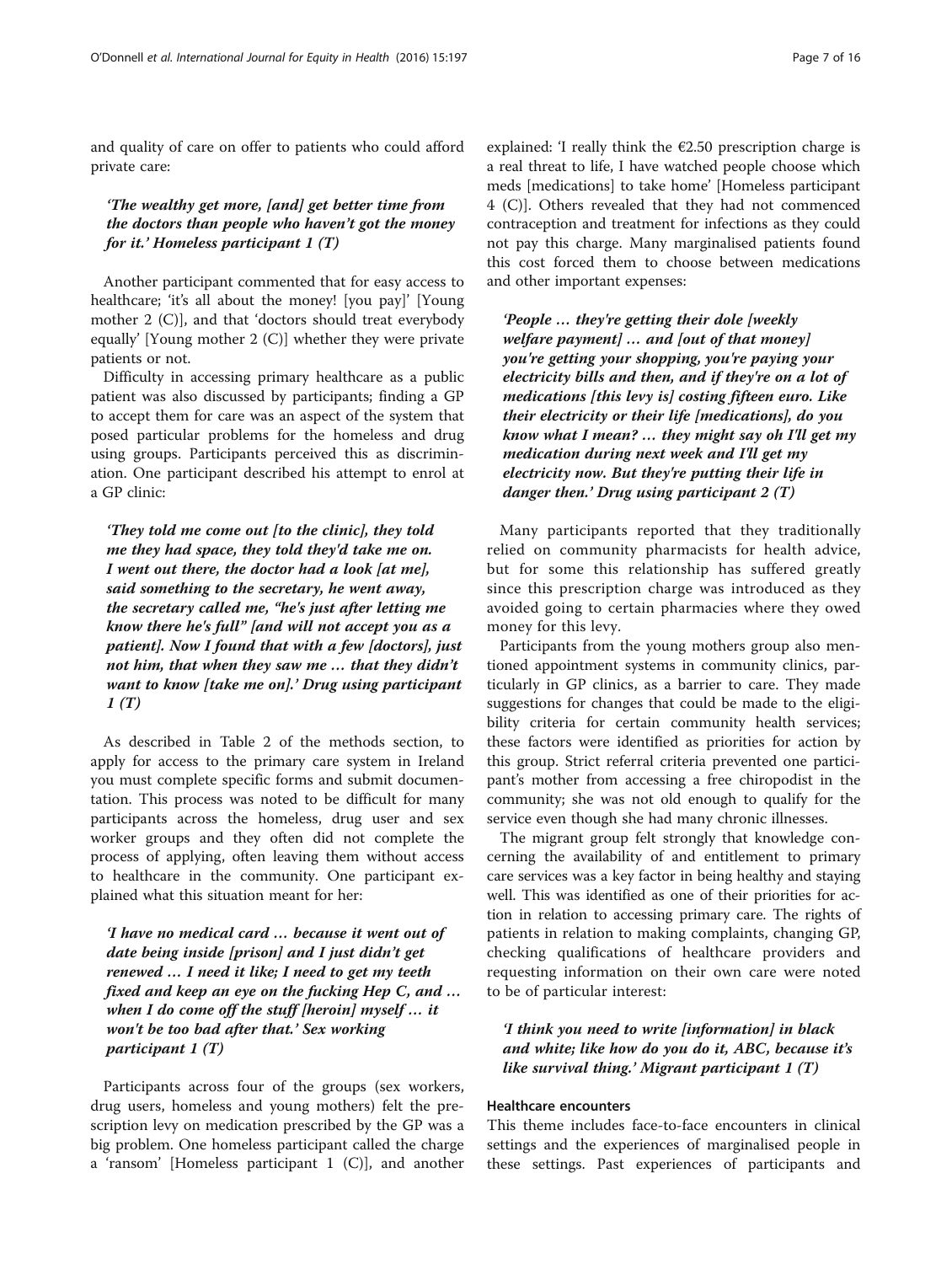members of their social networks when engaging with the healthcare system and providers in the community formed an important theme across all groups in the research. Three of the marginalised groups (young mothers, Travellers and migrants) reported having contact with a wide array of healthcare professionals in the community, while others in more vulnerable and disorganised situations often reported less frequent encounters.

Many participants from the groups (migrants, young mothers, drug users and homeless) were adamant that individual healthcare professionals had engaged with them and helped them greatly. One explained about her GP:

## 'She's worried more about me than I worry about myself!' Young mother 3 (T)

Others explained that continuity of care was ideal and seemed to be conducive to attending for care in the community when required. Making access to healthcare professionals as easy as possible was highlighted; the young mothers described a programme where speech and language therapists attended the local crèche to screen for problems. They remarked that this was a big change from the usual system where patients had to try to navigate access to these services by themselves. Others mentioned social workers and pharmacists who had helped them with problems related to their health. Overall, it was the attitudes of the staff that seemed to make people feel welcome and more likely to engage. One participant explained her relationship with a public health nurse:

'I think she's marvellous … her attitude is good towards people … even if she's in a rush she'd still look after you … It makes it different because she talks to you, she doesn't make you feel that you're belittled [not important], you know what I mean? Some people make you feel that they're over you [more important than you]; because they're a doctor or nurse … you should bow down to him. It's not like that down there [PHN clinic], it's like you're the same.' Drug using participant  $2(T)$ 

Participants from the migrant group were eager to contrast their engagement with primary care in Ireland to their countries of origin. Some felt that the documenting of full informed consent before any procedure or intervention was very common in the Irish setting. This approach was not always employed for medical interventions in their home country, even for small things such as vaccination, and they found it a positive change that they preferred. Participants also explained that during prior primary care visits they were often subjected to large numbers of tests and investigations for health problems in their home countries, and this contrasted with the 'relaxed attitude' [Migrant participant 1 (C)] of the wait-and-see approach employed by many GPs in Ireland.

On the other hand, all participant groups also described negative experiences and encounters with healthcare services and professionals in the community. Poor communication, particularly by GPs, was noted by participants across many of the marginalised groups. This left patients feeling dissatisfied and lacking confidence in the care provided to them. One said of her GP:

# 'He just look into his [computer] system and just prescribe medication for me.' Migrant participant 2 (T)

This feeling was echoed by others who noted that GPs often wanted very brief consultations, and even then they were not listening to the health problems being explained to them. This was described as:

# 'A conveyer belt; just in one door and out the other … get your prescription and of out the door with you.' Homeless participant 2 (T)

These actions were understood to imply that the doctors were not interested in the problems being presented by these patients. Communication difficulties were magnified for the migrant group, where language problems seemed to increase the frustration felt during consultations. None of these participants noted being offered the services of an interpreter in a primary care setting. Having one present would likely have facilitated better communication during consultations, and avoided this situation:

# 'They [patients] will feel so ignored because they can't speak English.' Migrant participant 2 (T)

However, some of these same participants were sympathetic to healthcare providers and their difficulties with the language barriers:

'It's hard for the patient and GP as well. He doesn't understand what is the person talking about. So maybe doesn't understand the problem. So he gives maybe the wrong medicine.' Migrant participant 3 (T)

Even with a shared language, the words and phrases used in primary care consultations were noted to be important by the Traveller participants also, as they could easily be misunderstood or misinterpreted. They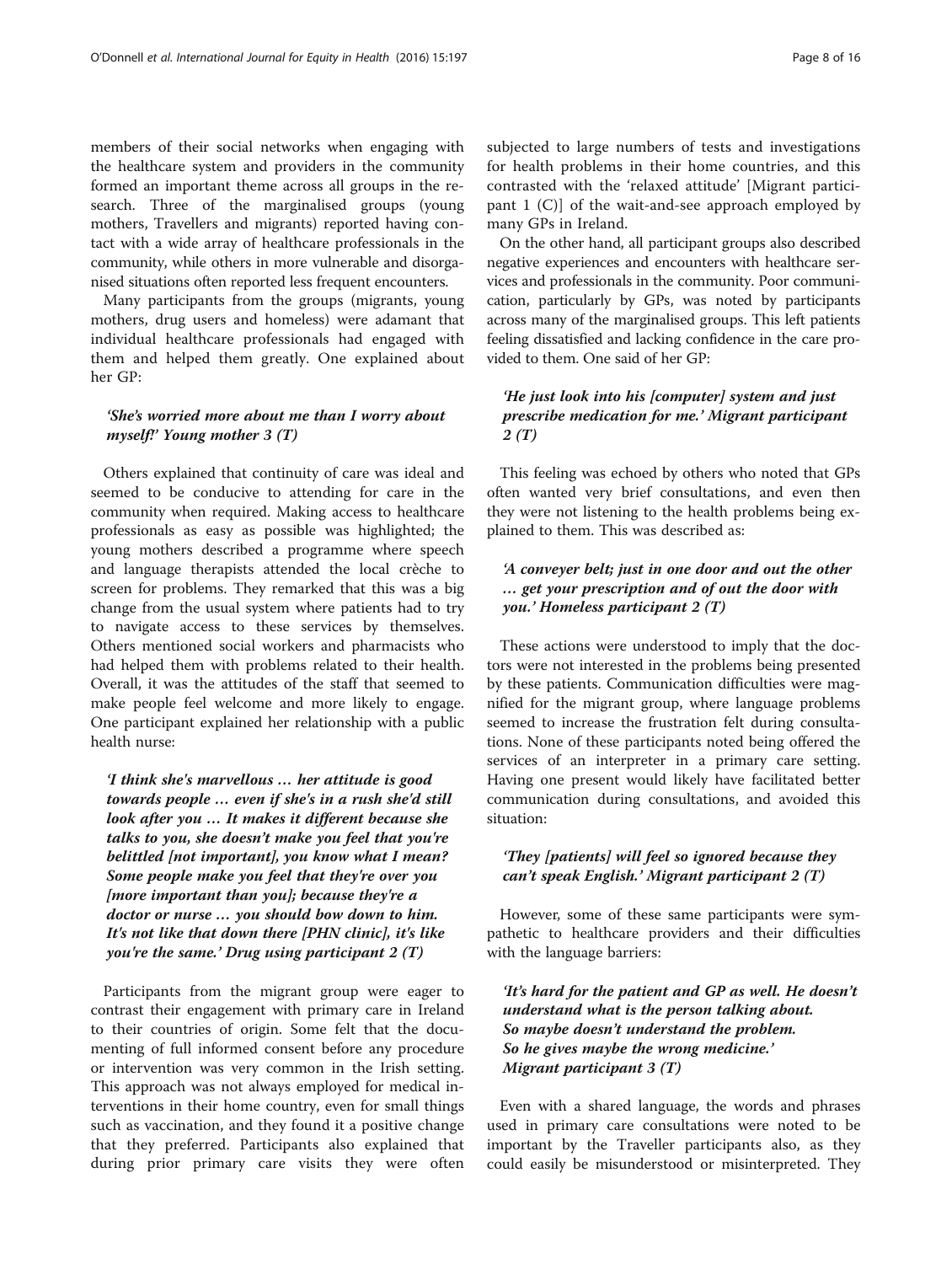mentioned that many people had poor understanding of basic health concepts and that often doctors didn't acknowledge this and take the time to explain illnesses or medications to them. This use of complex medical language could be seen to act as a barrier to accessing care:

'When people go to the doctors, [they need] to explain better the big formal words that they uses … [they are] too complicated for people, especially older people … All these fancy [medical] words that they don't have a clue, unless, if there was one of us sitting with him then fine, but if he [her father] goes in on his own, you might as well be sending a two year old child in [to the doctor].' Traveller participant 2 (T)

Unsurprisingly therefore, the need for clear communication tailored to the needs of the patient presenting to primary care was mentioned as a priority for action by the Traveller and migrant groups.

Participants in the homeless and drug using groups who were on opioid replacement therapy (methadone) reported that often when they attended GPs the focus was on the methadone only, and other health concerns were ignored. Also, local pharmacies serve as sites for needle exchange for drug users. One participant recounted that her friend had been asked by a pharmacist what needles she required in front of other customers and this left her feeling:

# 'Ashamed, coming out red faced, looking to see did anyone see you, mortification, do you know what I mean. It's just, it's wrong.' Drug using participant 2 (T)

These apparent breaches of confidentiality by staff had stopped her and others from going to certain pharmacies for any health reason. Many of these adverse experiences were described by participants across the groups, and seemed likely to deter them and people in their networks from attending for healthcare appointments in the community. One homeless participant summarised this sentiment well when he said about his GP:

# 'He's not a man to listen, that's what I put it down to; that's why I don't bother contacting him.' Homeless participant 2 (T)

When focusing on priorities and ways to improve these healthcare encounters, many participants across all groups felt that this would be difficult if healthcare providers did not understand the complexity of problems faced on a daily basis by patients from the marginalised groups. One participant said:

# 'It makes me sad that you have to constantly keep explaining yourself and trying to get people to understand your side of it and where you're coming from, and what's behind you, and what's in front of you, and the barriers that's around.' Traveller participant 1 (T)

Without a true understanding of the 'lived experience' of these patients, it can be difficult for professionals to improve their access to primary care, and ultimately their health. The view that those working in primary care needed to try extremely hard to understand the difficult lives of these patients was a priority for all participant groups. Another participant explained the huge social distance between the providers and marginalised patients can make engagement and collaboration around health very hard:

'Girls that are on the street [sex] working, they'd rather talk to another girl that is working than go and talk to a complete stranger, or a doctor about something that they might have wrong with them … Yeah it's like, you [the doctor] haven't clue what I've been through.' Sex working participant  $2(T)$ 

Participants from the migrant group also felt that there needed to be mutual respect for culture in every healthcare interaction and this was suggested as a topic for healthcare professional education; this was therefore a priority for them. Others suggested providers should learn about communication and empathy with marginalised groups:

'I think they should talk to … the nurses and doctors and tell them when they're seeing their patients not to be so abrupt with them … when they see their patients; just seeing them as a person and not as a disease … That [patient] person is a person like the doctor, they have feelings, they have to be treated as a human being … For instance, over being on the gear [heroin], I'm frightened to go out to the hospital and down to [the GP to] tell them I'm on the gear; because the attitude [of staff] will change.' Drug using participant 2 (T)

#### Complex (health) needs

This theme concerns a variety of physical, mental and emotional health issues pertaining to the social determinants of health. Mental health problems were described across almost all of the groups (young mothers, drug users, Travellers and homeless) and many participants spoke of the experiences of their friends and families.

Feelings of stress and anxiety were described by participants in all except the migrant group. Of those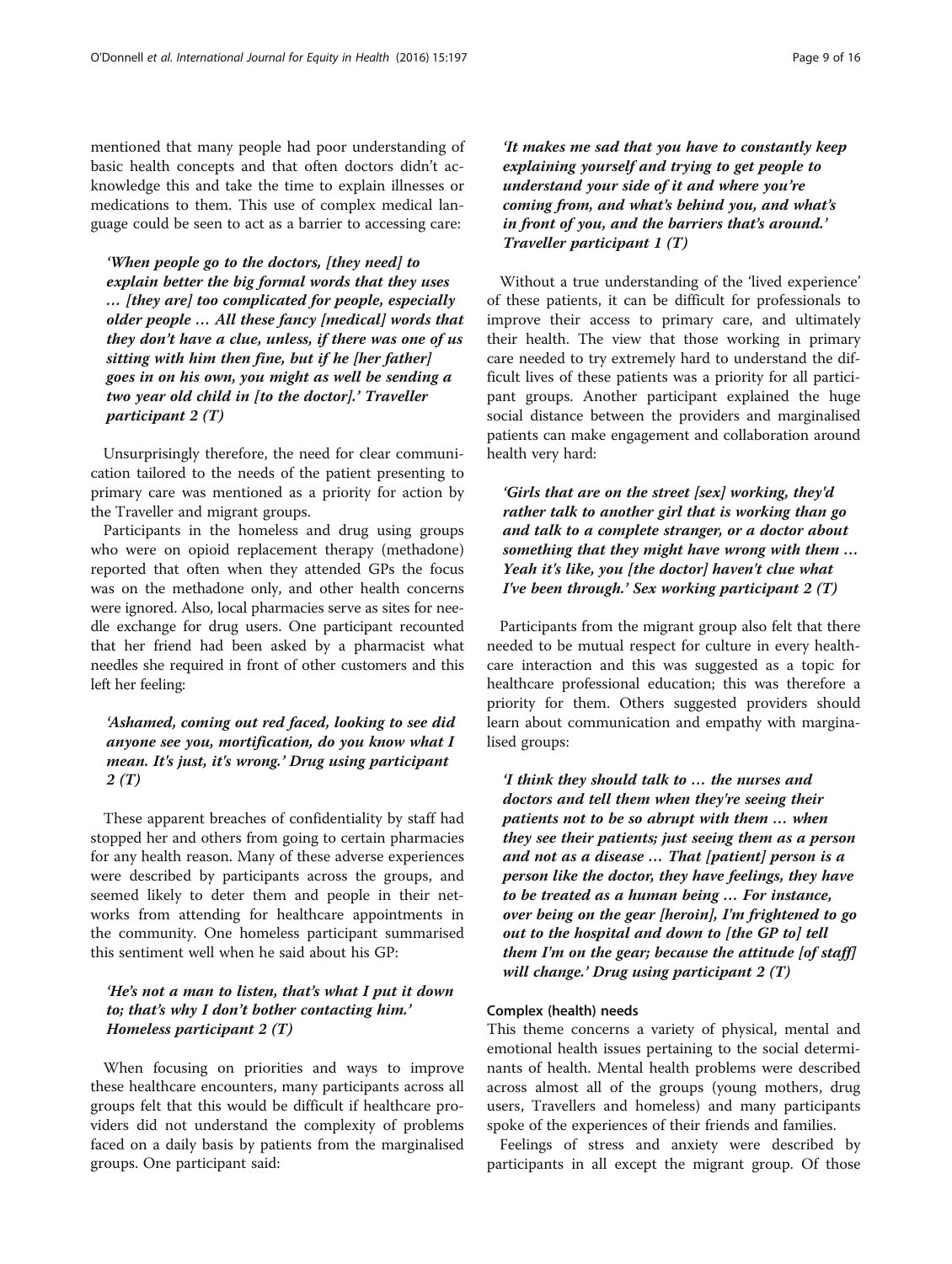with anxiety, many were on prescribed treatments for this, while others explained that they self-medicated with street drugs. This condition impacted on the daily lives of people to such a degree that it made them feel dehumanised; like they were going through the motions of daily life without actually participating in it:

## 'I feel that as well – I feel I exist, I don't feel I'm living my life.' Homeless participant 3 (T)

Depression and self-harm were frequently mentioned, with attempts at suicide being described as a common occurrence:

# 'A lot of people jumped into the river … [it's now] just everyday kind of thing … It's like a new craze or something.' Young mother 3 (T)

Improving community mental health services for dealing with people in crisis was specifically suggested by members of the young mothers group as a priority for primary care services. One participant mentioned possible actions:

'Suicide is a big issue; there should be billboards or more advertising about places [to go for help] ... There should be centres for suicide … like for people who are thinking about it, or have thoughts. And they should have more solutions and more funding.' Young mother 2 (T)

Some participants from the young mothers group were critical of the ways in which mental health issues, particularly anxiety and depression, were dealt with in primary care. Mental health problems and their management were in fact priorities for the Traveller, homeless, young mothers, drug users and sex worker groups. The young mothers group went further, to recommend certain ways to improve knowledge about community mental health services, and improve their accessibility. They were particularly worried about over-prescribing of antidepressants and the lack of discussion around alternative treatments for mental health issues, such as relaxation or psychological interventions.

Addiction and the 'vicious circle' [Homeless participant 3 (C)] that it can create were documented as being a cause of ill health, but also the associated lifestyle can create barriers to improving health. Living under threat of violence and worries about legal problems were often part and parcel of this existence. The physical effects of drugs and their withdrawal symptoms were described as direct barriers to accessing care in the community. One participant described how her addiction affected her ability to follow medical advice having seen a GP:

'The script [prescription] could be still thrown in there [indicating to her bag] two or three weeks later and I wouldn't have bothered with it ... [with] addiction you just, you know what I mean, fuck it, couldn't give a shit, too busy taking drugs and trying to think of getting money [for drugs], you know?' Sex working participant 1 (T)

Discrimination and prejudice experienced by some participants led to feelings of isolation from the rest of society, and this in turn contributed to poor mental health. Anger and despondency were the emotions some participants described when faced with these prejudices. Some participants experienced multiple challenges and forms of marginalisation, as this quote from a participant who was drug using and also sex working shows:

'I'm on heroin, and I've been struggling with that since I'm fourteen, so I've been dealing with things on the street [sex working] then as well, which is really hard, and I got mixed up with that all through my addiction, which I'm not proud of but it's kind of … I mean when you sit at your bed at night like you're thinking, I've all these health issues and you're kind of scared to go [for help] about them. And then when you do go about them, there's no one that actually wants to listen, that's the way you feel.' Sex working participant 2 (T)

Participants, particularly from the Traveller group, mentioned the importance of tradition and culture in dealing with health issues. Tradition can complicate both the seeking of care in the community and the solutions to health problems that may be suggested. They explained that for their community the concept of privacy and keeping issues within the family were of the utmost importance. It was noted, however, that what was tolerated could change over time with education and discussion. The promotion of tolerance and improved understanding of all groups in society was noted as a way to try to improve this:

'We're all the same, we just come from different ethnic backgrounds … we're all human at the end of the day; it doesn't make a difference whether you're black, white, pink, purple, it we're not here to discriminate … we've all blood running through our veins, we all have feelings, we all – we just come from different backgrounds and there is serious barriers there, between the guards, the communities, the doctors, the nurses, everybody has their own issues.' Traveller participant 1 (T)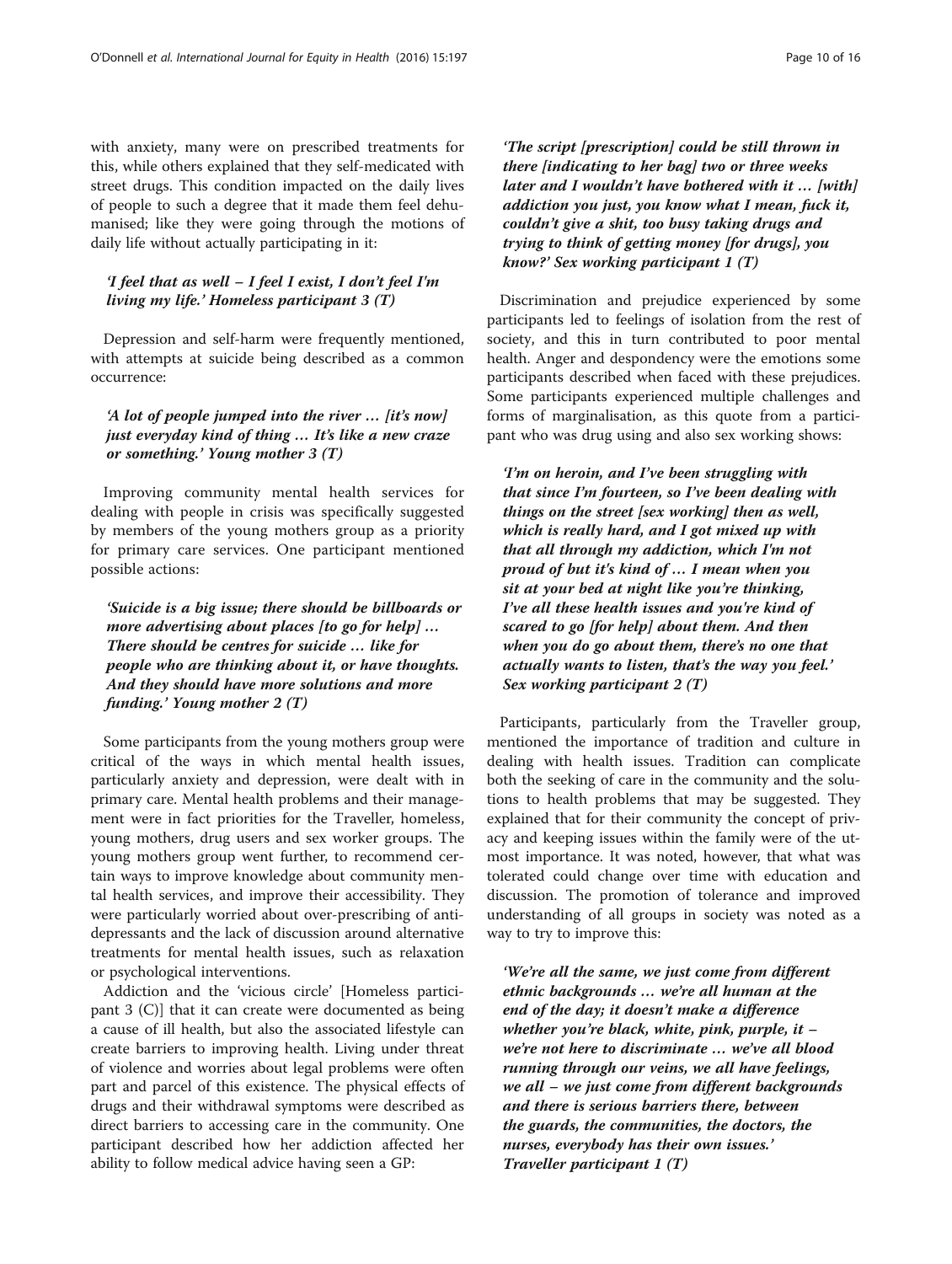Solutions to these complex health problems identified by participants included finding advocates to assist them in accessing healthcare and supporting navigation of the health system. Participants from the Traveller group were themselves on a Traveller Health Advocacy training programme to improve their literacy and advocacy skills along with their basic knowledge of a range of relevant health topics. On completion, they will work to improve the health of their community, and their role is an example of an enabler to accessing primary healthcare:

'It involves going out to the Travelling community and meeting people from all different walks of life, it's about bettering their health, giving them information that maybe they have never received … it's about [helping] people who can't read and write and explain to them about what's on their [information] leaflets ... basically what we do is we deliver an awful lot of information out on to the Traveller community.' Traveller participant 1 (T)

Participants in the homeless, drug using and sex worker groups spoke about the support of key workers in helping them to try to understand the complexities of the primary care system. Examples of practical supports with making telephone calls, reminders for medical appointments and the provision of transport to appointments were all described in these groups. One said of the supportive relationship she had developed:

'I personally deal with a man called B and he's just great, he knows all about the addiction; why would you start on it [heroin] and I mean he meets me and we'd go anywhere for a cup of coffee, sit down. And I notice when you leave [the meeting] then  $\ldots$  it's kind of like a breath of relief you know; you say to yourself – that was really nice.' Sex working participant 2 (T)

Collaborating with a key worker seemed to remove some of the impediments to accessing primary care discussed previously. Other participants mentioned having transport to clinics, and attending services that offered a comprehensive approach to healthcare for their needs. One example mentioned a location where medical and harm reduction services were co-located:

'It's easy to get to because they [key workers] come and collect you, and bring you to A, and get you back here. Because that's a big part of stopping you from getting there as well as the, is trying to get there so you know what I mean. It's easier to be

# picked up and brought … so you have your [addiction] counselling or whatever, the doctor there and your one to ones [needle exchange] all in the one.' Drug using participant  $2(T)$

The roles of peer advocates and key workers serve as important facilitators to reengagement with the primary healthcare system. It is not surprising then that the homeless group, drug users, sex workers and Traveller participants all mentioned these types of support as priorities.

#### **Priorities**

Some of the priorities for action across the marginalised groups involved in this research have already been highlighted in the description of results. Table [5](#page-11-0) provides a synthesis of the priorities identified for each group, and across groups. Some marginalised groups involved in the research recommended specific solutions, and these are also included in the table. It is clear from Table [5](#page-11-0) that participants from across marginalised groups had shared views on priority areas for action.

## **Discussion**

## Statement of principal findings

This study involved 21 members of marginalised groups to investigate their views about access to primary care and to identify priorities for the development of local primary care services. It highlights four key themes in relation to access to primary care for the marginalised groups and priorities for action: the importance of the home environment, the healthcare system and how it is structured, encounters with healthcare professionals, and the complexity of the needs of the groups taking part. Many of the identified barriers were experienced across a number of the marginalised groups and there were similarities in the identified priorities for action across groups. This project demonstrated the effective use of participatory methods for engaging with marginalised groups in a significant way that saw them defining their own needs and priorities.

# Discussion of findings in relation to the literature

The primacy of **Home** and the benefit of having secure and supportive accommodation from the state were articulated by many participants from the homeless and sex worker groups, while for the Traveller group, accommodation they were provided with had a negative effect on the health of inhabitants. This demonstrates that the home environment can act as a springboard to stability and healthcare access and allow a person to begin to address some of the issues they face, or it can contribute to their existing problems. This idea has previously been described in reports and the literature in relation to Irish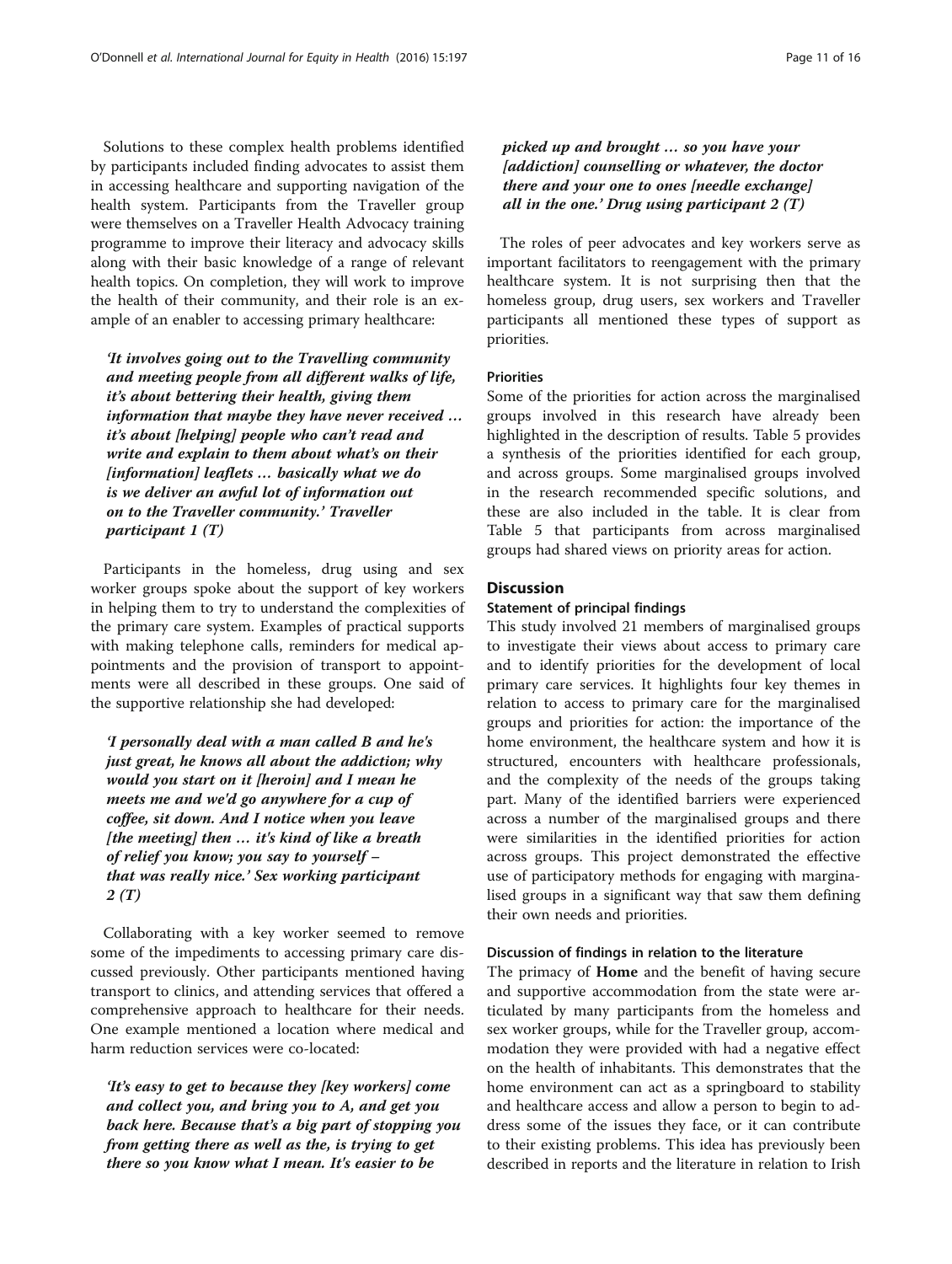| Priority Issue        | Identified by                                                         | Specific solutions suggested to address the priority                                                                                                                                                                                                                                                                                                          |
|-----------------------|-----------------------------------------------------------------------|---------------------------------------------------------------------------------------------------------------------------------------------------------------------------------------------------------------------------------------------------------------------------------------------------------------------------------------------------------------|
| Home                  | • Travellers<br>• Homeless & Sex workers                              | • Need satisfactory accommodation for any effective<br>primary care engagement to happen<br>• Supports afforded by stable accommodation needed<br>to continue                                                                                                                                                                                                 |
| Two-tier system       | • Young mothers<br>• Migrants                                         | • Need for flexibility around eligibility and referral criteria<br>for primary care services<br>• Increased availability of information on entitlements and<br>ways to engage with primary care                                                                                                                                                               |
| Healthcare encounters | • Migrants<br>• Travellers<br>• Migrants & Drug users<br>• All groups | • Better communication in primary care, including availability<br>of trained interpreters<br>• Better communication in primary care; awareness of general<br>literacy and health literacy of patients<br>• Educating professionals on communication skills and empathy<br>• Understanding adversity faced by patients<br>• Show more empathy with the patient |
| Complex health needs  | • Young mothers<br>• Travellers<br>• All groups                       | • Improved knowledge of and availability of community<br>mental health services<br>• Promotion of tolerance and awareness of prejudice<br>• Supports to access primary care including engaging peer<br>advocates or key workers; modelled on the Traveller<br>group advocacy role                                                                             |

<span id="page-11-0"></span>Table 5 Priorities for action across the participant groups

Travellers, homeless people and drug users [\[38](#page-14-0), [50](#page-15-0), [51](#page-15-0), [74, 75\]](#page-15-0) and resonates with discussion of the wider social determinants of health [[76](#page-15-0)]. Inter-departmental and inter-sectoral actions to prioritise the creation of stable and supportive home environments for people in the community should be a tenet of any healthcare service.

The 'Two-Tier' Healthcare System that exists in Irish primary care created confusion, which acted as a barrier to care and a source of stress for individuals who were already struggling. The challenges of relying solely on publicly provided care have been reported elsewhere [[36\]](#page-14-0). Further, the finding that the imposition of an 'out of pocket' expense, such as the prescription levy, can act as a barrier to medication adherence resonates with the findings of Sinnott et al., who reported on publicly funded patients internationally [\[77](#page-15-0)]. We have seen here that this moderate co-payment was seen as a major hurdle for members of marginalised groups. These findings highlight the need for universal healthcare as called for by the World Health Organization [\[78, 79](#page-15-0)]. Furthermore, allowing flexibility around referral criteria and appointments for primary care services should be considered when caring for marginalised groups, as suggested by the young mothers group.

Descriptions of Healthcare Encounters that are perceived by the patients as poor quality are a recurring theme in the existing literature and were echoed in this study [\[37, 38\]](#page-14-0). Communication difficulties were magnified for the migrant group, where language problems increased the frustration felt during engagement with primary care professionals; this has been described previously by Biswas et al. [[43](#page-14-0)] and Newbold et al. [\[45\]](#page-15-0). None of the migrant participants in this research spoke about being offered the services of an interpreter in a primary care setting. This echoes findings from O'Donnell et al. [\[21\]](#page-14-0) and MacFarlane et al. [[46](#page-15-0)] that the provision of interpretation services in Ireland is inadequate. The perceived poor attitudes of primary care professionals towards patients from marginalised groups in this study resonates with findings from many other studies on this topic [\[32, 33, 37](#page-14-0)–[39, 41, 43](#page-14-0), [80](#page-15-0)–[82\]](#page-15-0). These adverse experiences seem to deter participants in this study from attending for primary care in the community. This finding demonstrates the many complex challenges and layers of marginalisation experienced by these groups and highlights the need for a multifaceted approach to dealing with the issues. Many participants in this study felt that healthcare professionals needed to understand these complexities of the problems facing marginalised groups, and identified professional education in communication skills and empathy as a priority. Without a true understanding of the 'lived experience' of these patients, it can be difficult for professionals to improve their access to primary care, and ultimately their health. There is evidence to support Allport's 'contact hypothesis' [[83](#page-15-0)] in relation to these issues; this theory explains that allowing interaction between two very different groups (e.g. homeless patients and trainee GPs) in supervised settings can lead to improved understanding and changed attitudes for both parties.

Complex (Health) Needs were experienced by the participants across all groups. Improving community mental health services for dealing with people in crisis was identified as a priority for the young mothers in particular. Accounts of marginalised groups struggling with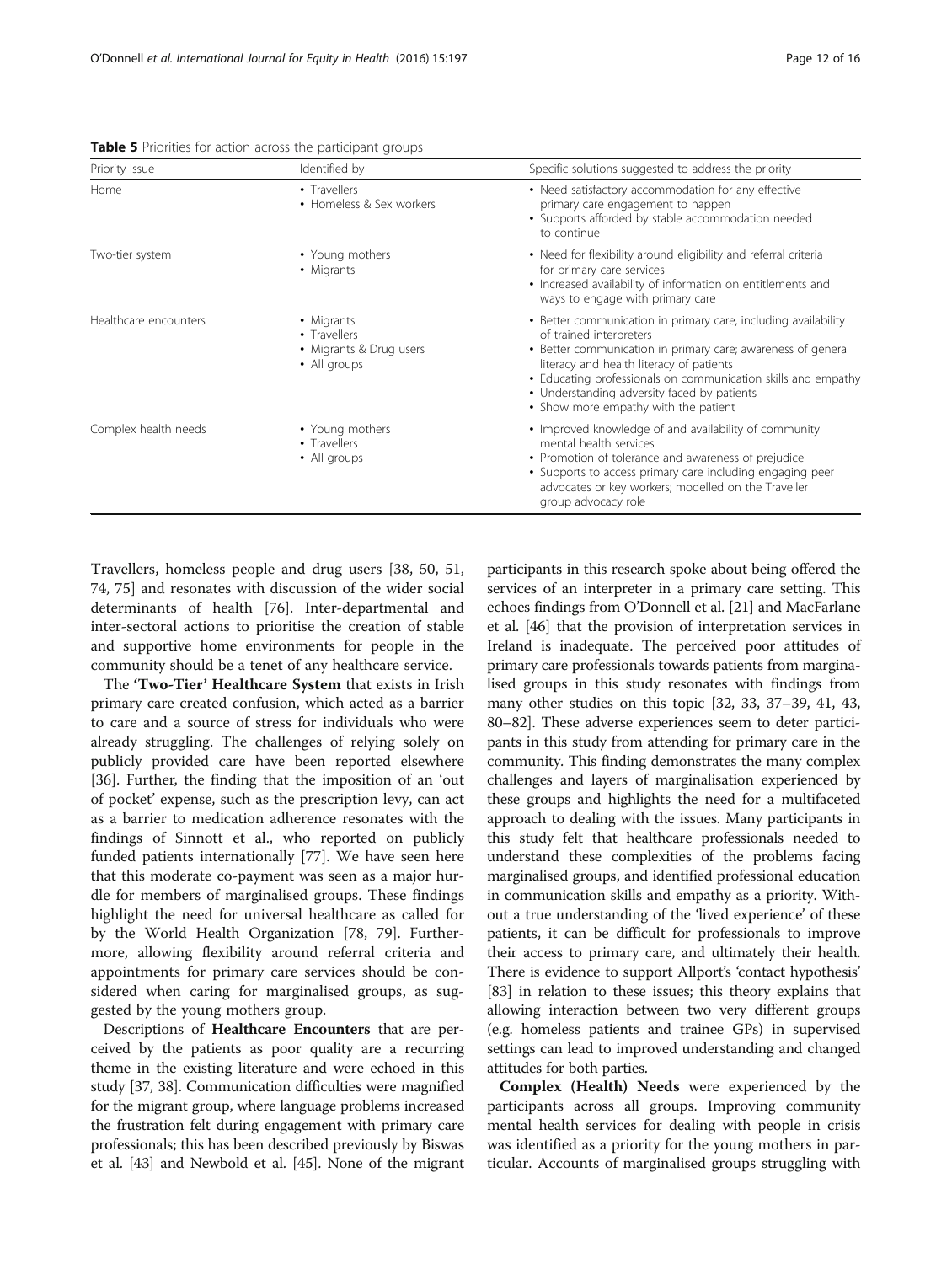'competing priorities' in their daily lives have been reported in the literature on homelessness and deprivation [[47, 48\]](#page-15-0), but in our work this concept is seen across other groups. The Traveller participants, for example, felt that living in sub-standard accommodation was the primary issue for them to resolve before they could look at enhancing their engagement with primary care services. Others described poor literacy and the subsequent inability to complete applications or understand medication instructions as important problems in relation to their health. These are concrete examples of the social determinants of health in action and highlight that the enhancement of health often requires intensive work on a much broader array of social factors [[76](#page-15-0)]. Being trapped in a cycle of addiction has been reported as a barrier to primary care [[41,](#page-14-0) [75\]](#page-15-0). This 'vicious circle' of addiction compounds the problem of engagement, and primary care professionals need to be aware of these complexities.

Solidarity among members of most of the groups was notable, and reliance on peers who understand the common adversity faced was an important facilitator to navigating primary care access for many. In terms of facilitating healthcare change, some participants described initiatives and agents already working in their communities to try to facilitate effective engagement with primary care. Participants identified advocates who tried to assist them in accessing healthcare and supporting navigation of the health system. Engaging with key workers and peer advocates seemed to reduce some of the obstacles to accessing primary care and facilitate reengagement. Participants from the Traveller group were themselves on a training programme to improve their literacy and advocacy skills along with their basic knowledge of a range of relevant health topics. This model is an example of an enabler to accessing primary healthcare which could be adapted for implementation across other marginalised groups.

While our research focused on interactions with any members of multidisciplinary PCTs, most participants spoke only of meeting GPs, public health nurses or pharmacists. Widening the array of professional support available to marginalised groups can enhance and support health promotion and prevention models of healthcare facilitated by such individuals.

#### Strengths and weaknesses of the study

This is one of the first studies to include the voices of a variety of marginalised groups in exploring barriers and facilitators to primary care access with the intention of using these findings to direct action in primary care structures. Various strategies were employed to ensure the rigour of the work, including triangulation, member checking, reflexivity, peer debriefing and reaching data saturation [\[59, 72](#page-15-0)]. The collaboration with gatekeeper organisations allowed engagement with some groups traditionally considered 'hard to reach' [\[65](#page-15-0)]. Participatory methods for working with research participants with varying literacy levels were well received by those taking part. Participants introduced 'shadowed data' from their friends and families into the discussions and ideas for the PLA charts; this widened the representation of the marginalised groups [\[73](#page-15-0)].

There are also some study limitations. The overall sample size is modest and the sample size for individual marginalized groups is small. The sample is also from one urban setting only. This does limit the range of experience being offered for analysis and used to identify priorities and, as with all qualitative studies, raises questions about the credibility and transferability of findings. However, the overall sample of 21 and the repeated engagement of several participants are positive given the complex and chaotic lives being lived. Also, the resonance of key findings with previous literature (described earlier) suggests that the findings have authenticity and relevance for service planning.

The PLA methods used with the focus groups ideally require repeated meetings over a period of time, thereby allowing participants to reflect and discuss the research with others in their networks. Arranging the schedules of research was difficult in some cases due to the chaotic lives of some of the participants; crises including the sudden death of one participant between meetings meant adaptations had to be made. Despite maximal flexibility of the research team and the gatekeepers it was not possible to have the same participants present at all research sessions. Finally, all participants in this research were clients of gatekeeper organisations and so had some history of contact and engagement in an effort to improve their lives. They may therefore be seen as having more knowledge and resources to access primary care than other members of the same marginalised groups who are not working with gatekeepers.

## Clinical and policy implications

The findings from this study have a number of clinical implications. Ineffective styles of communication used by healthcare practitioners were highlighted as a barrier to healthcare access, and so the education of these frontline professionals and their support staff on relevant skills should be prioritised. Making appropriately qualified interpreters available to patients who require support with language in all primary care settings is another recommendation on the issue of communication.

Widening the access for marginalised groups to other members of the PCT beyond GPs and PHNs should be considered, as well as flexibility around referral and eligibility criteria for accessing certain primary care services.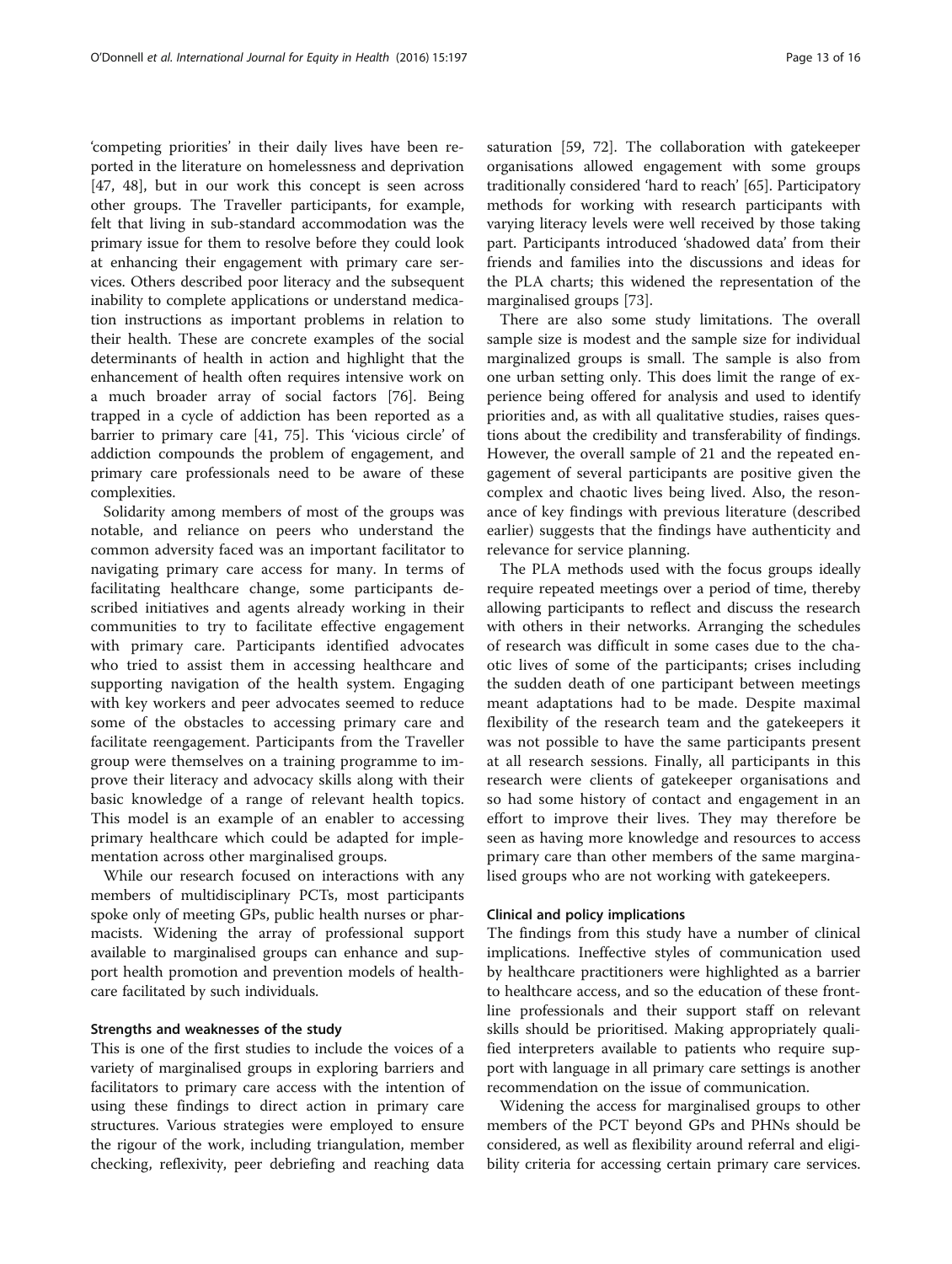<span id="page-13-0"></span>Key worker organisations and advocacy programmes should be resourced to allow them to work to facilitate the navigation of primary care by members of marginalised groups.

Government levies such as the 'prescription charge' seem to disproportionately affect the marginalised groups we researched, and exemptions should be considered for these groups. The HSE Social Inclusion Division was instrumental in recently securing an exemption for asylum seekers from paying prescription charges. Simplifying the system of application for and retention of medical cards would also help many vulnerable patients to engage with primary care [[84](#page-15-0)]. Removing the link between being granted a medical card and finding a GP to accept you as a patient would allow many members of marginalised groups a certain degree of access to primary care. Lastly, attempting to address basic needs such as education and housing is important for all of society, but particularly in relation to the health of marginalised groups.

## Areas for further research

It would be valuable to analyse marginalised groups' experiences of participatory learning and action research methods and to explore how they experience them compared with other research studies that they may have been involved in. It would also be interesting to use PLA to work with marginalised groups to explore their experiences and priorities in relation to secondary care and access to aspects of social care. The cost effectiveness of designing interventions that address a priority issue for a number of marginalised groups should be evaluated. For example, healthcare professional education on communication skills and competencies for working with a wide variety of marginalised groups could be developed and evaluated from this perspective. Innovative ways of improving access to primary care services for marginalised groups, such as peer support networks, should be explored and evaluated.

## Conclusions

There are many complicated personal and structural barriers to healthcare access shared across a number of marginalised groups. They also have shared views on priority areas for action. If steps are taken to address these priorities, there is scope to impact on more than one marginalised group and to address the existing health inequities.

## **Endnote**

<sup>1</sup>Irish Travellers are defined as 'the community of people who are commonly called Travellers and who are identified (both by themselves and others) as people with a shared history, culture and traditions, including historically, a nomadic way of life on the island of Ireland' [[87](#page-15-0)].

# Additional file

[Additional file 1:](dx.doi.org/10.1186/s12939-016-0487-5) Research Topic Guide. (DOCX 15 kb)

#### Abbreviations

COREQ: Consolidated Criteria for Reporting Qualitative Research; GP: General practitioner; HSE: Health Service Executive; PCT: Primary Care Team; PHE: Partnership for Health Equity; PHN: Public health nurse; PLA: Participatory Learning and Action; PPI: Patient and public involvement

#### Acknowledgements

We would like to acknowledge that the funding for this research was provided by the HSE Social Inclusion Office. We would like to formally acknowledge the contributions of the following people to this work: all research participants and gatekeepers, Dr Fiona O'Reilly, Maurice Hoare, Dr Rose Galvin, Dr Ray O'Connor, Dr Caitriona O'Riordan, Dr Negin Reyhani and Dr Christina McDonnell.

#### Funding

Funding for this research was obtained from the Irish Health Service Executive Social Inclusion Division. DN (a listed author), representing the funder, contributed as listed below.

#### Availability of data and materials

The datasets generated and/or analysed during the current study are not publicly available, as analysis is ongoing for a further publication based on this dataset.

#### Authors' contributions

AMacF was principal investigator of the study, which was developed in collaboration with DN, AOC, POD and ET. POD led the ethical approval process. ET led fieldwork with the assistance of POD. All authors were involved in research meetings as work progressed. AMacF, POD and ET conducted data analysis and write-up. All authors approved the final manuscript.

#### Authors' information

POD is a GP and Clinical Fellow in Social Inclusion at the University of Limerick Graduate Entry Medical School. ET is Senior Researcher in Primary Healthcare at the University of Limerick Graduate Entry Medical School. AOC is a GP and the Programme Director of the North Dublin City GP Training Scheme. DN is the National Lead of the Health Service Executive Social Inclusion Division. AMacF is Professor of Primary Healthcare Research at the University of Limerick Graduate Entry Medical School. POD, AOC, DN and AMacF are all members of the Partnership for Health Equity ([www.healthequity.ie\)](http://www.healthequity.ie/).

#### Competing interests

The authors declare that they have no competing interests.

#### Consent for publication

Not applicable.

#### Ethics approval and consent to participate

Ethical approval for this research was granted by the Irish College of General Practitioners Research Ethics Committee. Informed consent was gained from all participants at each research session. To protect participants' identity and ensure confidentiality, the gatekeepers have not been named.

#### Author details

<sup>1</sup>Graduate Entry Medical School, University of Limerick, Limerick, Ireland. <sup>2</sup>North Dublin City General Practice Training Scheme, Catherine McAuley Centre, Nelson Street, Dublin 7, Ireland. <sup>3</sup>National Social Inclusion Office, Primary Care Division, Health Service Executive, Mill Lane, Palmerstown, Dublin 20, Ireland.

Received: 2 August 2016 Accepted: 25 November 2016 Published online: 03 December 2016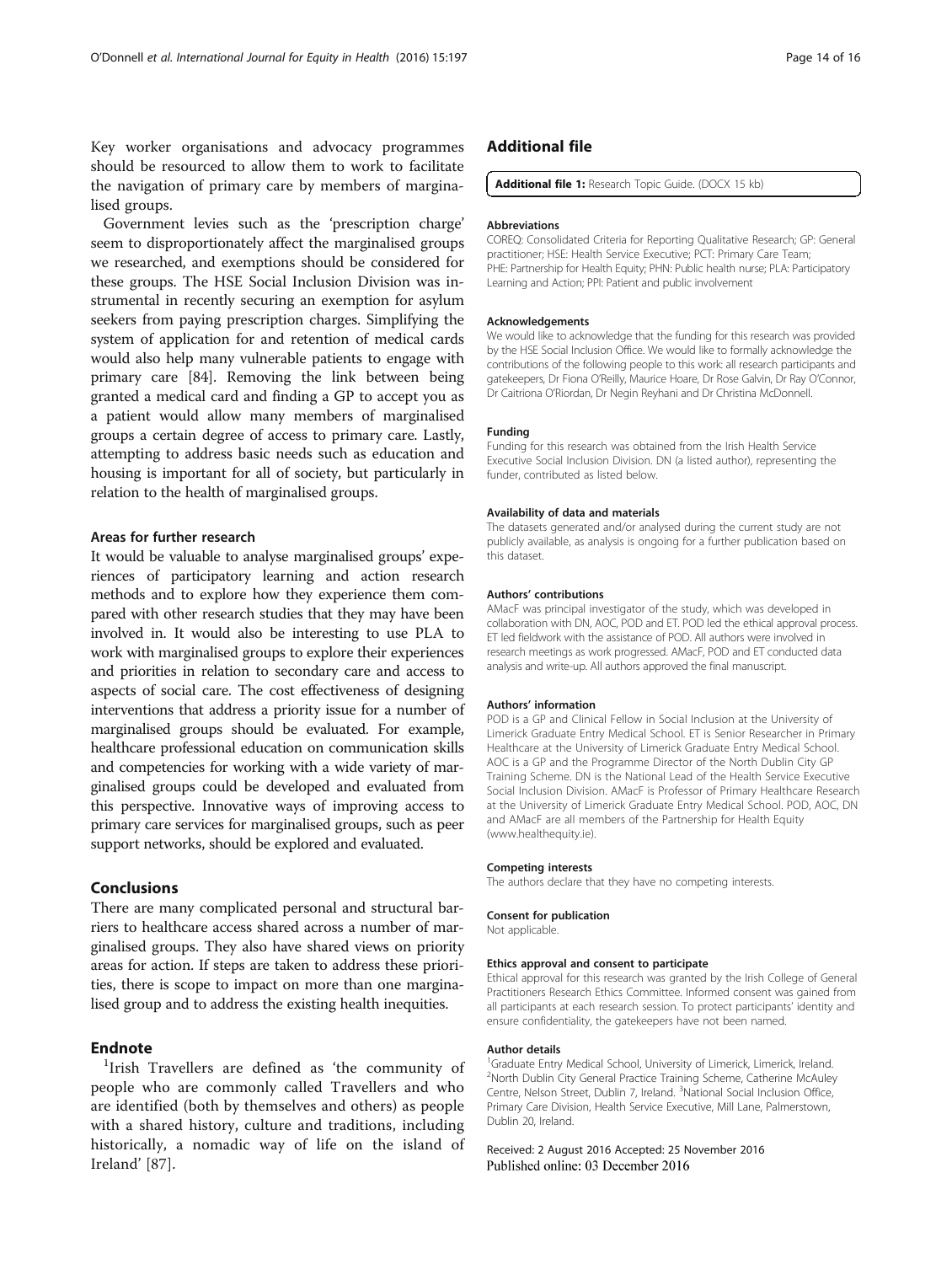#### <span id="page-14-0"></span>References

- 1. Charles C, DeMaio S. Lay participation in health care decision making: a conceptual framework. J Health Politics Policy Law. 1993;18(4):881–904.
- 2. Canada H. The Health Canada Policy Toolkit for public involvement in decision making. 2010. [http://www.hc-sc.gc.ca/ahc-asc/alt\\_formats/pacrb](http://www.hc-sc.gc.ca/ahc-asc/alt_formats/pacrb-dgapcr/pdf/public-consult/2000decision-eng.pdf)[dgapcr/pdf/public-consult/2000decision-eng.pdf.](http://www.hc-sc.gc.ca/ahc-asc/alt_formats/pacrb-dgapcr/pdf/public-consult/2000decision-eng.pdf) Accessed 1 Mar 2016.
- Department of Health. Involving patients and the public in healthcare: response to the listening exercise. 2001. [http://webarchive.nationalarchives.](http://webarchive.nationalarchives.gov.uk/20130107105354/http://www.dh.gov.uk/prod_consum_dh/groups/dh_digitalassets/@dh/@en/documents/digitalasset/dh_4079841.pdf) [gov.uk/20130107105354/http://www.dh.gov.uk/prod\\_consum\\_dh/groups/](http://webarchive.nationalarchives.gov.uk/20130107105354/http://www.dh.gov.uk/prod_consum_dh/groups/dh_digitalassets/@dh/@en/documents/digitalasset/dh_4079841.pdf) [dh\\_digitalassets/@dh/@en/documents/digitalasset/dh\\_4079841.pdf.](http://webarchive.nationalarchives.gov.uk/20130107105354/http://www.dh.gov.uk/prod_consum_dh/groups/dh_digitalassets/@dh/@en/documents/digitalasset/dh_4079841.pdf) Accessed 10 July 2016.
- 4. Department of Health and Children. Primary care: a new direction. 2001. <http://health.gov.ie/wp-content/uploads/2014/03/primcare-report.pdf>. Accessed 01 June 2015.
- 5. World Health Organization. Primary care: now more than ever. 2008. [http://](http://www.who.int/whr/2008/en/) [www.who.int/whr/2008/en/](http://www.who.int/whr/2008/en/). Accessed 1 Mar 2014.
- 6. Neuwelt P. Community participation in primary care: what does it mean 'in practice'? J Primary Health Care. 2012;4(1):30–8.
- 7. World Health Organization Regional Office for Europe. Poverty and social exclusion in the WHO European Region: Briefing on policy issues produced through the WHO/European Commission equity project. 2010. [http://www.euro.](http://www.euro.who.int/__data/assets/pdf_file/0004/127525/e94499.pdf) [who.int/\\_\\_data/assets/pdf\\_file/0004/127525/e94499.pdf](http://www.euro.who.int/__data/assets/pdf_file/0004/127525/e94499.pdf). Accessed 12 Oct 2015.
- 8. World Health Organization and United Nations Children's Fund. Declaration of Alma-Ata. International Conference on Primary Health Care. Alma-Ata: World Health Organization; 1978.
- 9. Draper AK, Hewitt G, Rifkin S. Chasing the dragon: developing indicators for the assessment of community participation in health programmes. Social Sci Med. 2010;71(6):1102–9.
- 10. Morgan LM. Community participation in health: perpetual allure, persistent challenge. Health Policy Plan. 2001;16(3):221–30.
- 11. Sarrami-Foroushani P, Travaglia J, Debono D, Braithwaite J. Implementing strategies in consumer and community engagement in health care: results of a large-scale, scoping meta-review. BMC Health Services Res. 2014;14(1):1.
- 12. World Health Organization. WHO global strategy on people-centred and integrated health services: Interim report. Service Delivery and Safety 2015. [http://apps.who.int/iris/bitstream/10665/155002/1/WHO\\_HIS\\_SDS\\_2015.6\\_](http://apps.who.int/iris/bitstream/10665/155002/1/WHO_HIS_SDS_2015.6_eng.pdf) [eng.pdf](http://apps.who.int/iris/bitstream/10665/155002/1/WHO_HIS_SDS_2015.6_eng.pdf). Accessed 10 Feb 2016.
- 13. Assai M, Siddiqi S, Watts S. Tackling social determinants of health through community based initiatives. Br Med J. 2006;333(7573):854–6.
- 14. National Institute for Health and Care Excellence. Community engagement: improving health and wellbeing and reducing health inequalities. 2016. [https://www.nice.org.uk/guidance/ng44/resources/community-engagement](https://www.nice.org.uk/guidance/ng44/resources/community-engagement-improving-health-and-wellbeing-and-reducing-health-inequalities-1837452829381)[improving-health-and-wellbeing-and-reducing-health-inequalities-](https://www.nice.org.uk/guidance/ng44/resources/community-engagement-improving-health-and-wellbeing-and-reducing-health-inequalities-1837452829381)[1837452829381](https://www.nice.org.uk/guidance/ng44/resources/community-engagement-improving-health-and-wellbeing-and-reducing-health-inequalities-1837452829381). Accessed 1 July 2016.
- 15. Tempfer BC, Nowak P. Consumer participation and organizational development in health care: a systematic review. Wiener Klin Wochenschr. 2011;123(13):408–14.
- 16. Ramsden VR, McKay S, Crowe J. The pursuit of excellence: engaging the community in participatory health research. Glob Health Promot. 2010; 17(4):32–42.
- 17. Kegler MC, Norton BL, Aronson RE. Strengthening community leadership: evaluation findings from the California Healthy Cities and Communities program. Health Promot Pract. 2008;9(2):170–9.
- 18. Gaventa J, Barrett G. Mapping the outcomes of citizen engagement. World Dev. 2012;40(12):2399–410.
- 19. Schiffer K, Schatz E. Marginalisation, social inclusion and health. Amsterdam: Foundation Regenboog AMOC & Correlation Network; 2008. [http://www.](http://www.correlation-net.org/images/stories/pdfs/products/marginalisation.pdf) [correlation-net.org/images/stories/pdfs/products/marginalisation.pdf](http://www.correlation-net.org/images/stories/pdfs/products/marginalisation.pdf). Accessed 1 Jan 2016.
- 20. Siddiqui FR. Annotated bibliography on participatory consultations to help aid the inclusion of marginalized perspectives in setting policy agendas. Int J Equity Health. 2014;13(1):1.
- 21. O'Donnell CA, Burns N, Mair FS, Dowrick C, Clissmann C, van den Muijsenbergh M, et al. Reducing the health care burden for marginalised migrants: the potential role for primary care in Europe. Health Policy. 2016; 120(5):495–508.
- 22. Islam MM, Topp L, Day CA, Dawson A. The accessibility, acceptability, health impact and cost implications of primary healthcare outlets that target injecting drug users: a narrative synthesis of literature. Int J Drug Policy. 2012;23(2):94–102.
- 23. All Ireland Traveller Health Study Team. All Ireland Traveller Health Study: Our Geels – Summary of findings. School of Public Health, Physiotherapy and Population Science, University College Dublin. 2010. [https://www.ucd.](https://www.ucd.ie/t4cms/AITHS_SUMMARY.pdf) [ie/t4cms/AITHS\\_SUMMARY.pdf.](https://www.ucd.ie/t4cms/AITHS_SUMMARY.pdf) Accessed 1 Feb 2016.
- 24. Dixon-Woods M, Agarwal S, Kirk D. Vulnerable groups and access to health care: a critical interpretive review. National Co-ordinating Centre for NHS Service Delivery and Organisation. 2005. [http://www.netscc.ac.uk/hsdr/files/](http://www.netscc.ac.uk/hsdr/files/project/SDO_FR_08-1210-025_V01.pdf) [project/SDO\\_FR\\_08-1210-025\\_V01.pdf](http://www.netscc.ac.uk/hsdr/files/project/SDO_FR_08-1210-025_V01.pdf). Accessed 27 July 2016.
- 25. Story A. Slopes and cliffs in health inequalities: comparative morbidity of housed and homeless people. Lancet. 2013;382:S93.
- 26. O'Reilly F, Barror S, Hannigan A, Scriver S, Ruane L, MacFarlane A, et al. Homelessness: an unhealthy state – Health status, risk behaviours and service utilisation among homeless people in two Irish cities. Partnership for Health Equity. 2015. [http://media.wix.com/ugd/b6d55d\\_](http://media.wix.com/ugd/b6d55d_ace6c285c5c5414e94eeb1bf11ca82f9.pdf) [ace6c285c5c5414e94eeb1bf11ca82f9.pdf.](http://media.wix.com/ugd/b6d55d_ace6c285c5c5414e94eeb1bf11ca82f9.pdf) Accessed 1 Nov 2015.
- 27. Balfour R, Allen J. A review of the literature on sex workers and social exclusion. Institute of Health Equity University College London. 2014. [https://www.gov.uk/government/uploads/system/uploads/attachment\\_](https://www.gov.uk/government/uploads/system/uploads/attachment_data/file/303927/A_Review_of_the_Literature_on_sex_workers_and_social_exclusion.pdf) [data/file/303927/A\\_Review\\_of\\_the\\_Literature\\_on\\_sex\\_workers\\_and\\_social\\_](https://www.gov.uk/government/uploads/system/uploads/attachment_data/file/303927/A_Review_of_the_Literature_on_sex_workers_and_social_exclusion.pdf) [exclusion.pdf.](https://www.gov.uk/government/uploads/system/uploads/attachment_data/file/303927/A_Review_of_the_Literature_on_sex_workers_and_social_exclusion.pdf) Accessed 11 Nov 2015.
- 28. Dias S, Gama A, Cortes M, de Sousa B. Healthcare-seeking patterns among immigrants in Portugal. Health Soc Care Commun. 2011;19(5): 514–21.
- 29. Schoevers MA, Loeffen MJ, van den Muijsenbergh ME, Lagro-Janssen AL. Health care utilisation and problems in accessing health care of female undocumented immigrants in the Netherlands. Int J Publ Health. 2010; 55(5):421–8.
- 30. Tudor HJ. The Inverse Care Law. Lancet. 1971;297(7696):405–12.
- 31. Woodward A, Howard N, Wolffers I. Health and access to care for undocumented migrants living in the European Union: a scoping review. Health Policy Plan. 2013.
- 32. Hudson AL, Nyamathi A, Greengold B, Slagle A, Koniak-Griffin D, Khalilifard F, et al. Health-seeking challenges among homeless youth. Nursing Res. 2010; 59(3):212.
- 33. Edland-Gryt M, Skatvedt AH. Thresholds in a low-threshold setting: an empirical study of barriers in a centre for people with drug problems and mental health disorders. Int J Drug Policy. 2013;24(3):257–64.
- 34. Minh-Nguyet N, Venne T, Rodrigues I, Jacques J. Why and according to what consultation profiles do female sex workers consult health care professionals? A Study Conducted in Laval. Québec Health Care Women Int. 2008;29(2):165–82.
- 35. Williamson DL, Stewart MJ, Hayward K, Letourneau N, Makwarimba E, Masuda J, et al. Low-income Canadians' experiences with health-related services: implications for health care reform. Health Policy. 2006;76(1):106–21.
- 36. Loignon C, Hudon C, Goulet É, Boyer S, DE Laat M, Fournier N, et al. Perceived barriers to healthcare for persons living in poverty in Quebec, Canada: the EQUIhealThY project. Int J Equity Health. 2015;14(1):4.
- 37. Wen CK, Hudak PL, Hwang SW. Homeless people's perceptions of welcomeness and unwelcomeness in healthcare encounters. J Gen Intern Med. 2007;22(7):1011–7.
- 38. Nickasch B, Marnocha SK. Healthcare experiences of the homeless. J Am Acad Nurse Pract. 2009;21(1):39–46.
- 39. Asgary R, Segar N. Barriers to health care access among refugee asylum seekers. J Health Care Poor Underserved. 2011;22(2):506–22.
- 40. McGorrian C, Frazer K, Daly L, Moore RG, Turner J, Sweeney MR, et al. The health care experiences of Travellers compared to the general population: The All-Ireland Traveller Health Study. J Health Serv Res Policy. 2012;17(3):173–80.
- 41. Neale J, Tompkins C, Sheard L. Barriers to accessing generic health and social care services: a qualitative study of injecting drug users. Health Soc Care Commun. 2008;16(2):147–54.
- 42. Campbell R, Klei A, Hodges B, Fisman D, Litto S. A comparison of health access between permanent residents, undocumented immigrants and refugee claimants in Toronto. Canada J Immigrant & Minority Health. 2014; 16(1):165–76.
- 43. Biswas D, Kristiansen M, Krasnik A, Norredam M. Access to healthcare and alternative health-seeking strategies among undocumented migrants in Denmark. BMC Public Health. 2011;11:560.
- 44. Folch C, Lazar C, Ferrer L, Sanclemente C, Casabona J. Female sex workers and access to social and health services in Catalonia: Influence of region of origin and place of work. AIDS Care. 2013;25(8):1033–8.